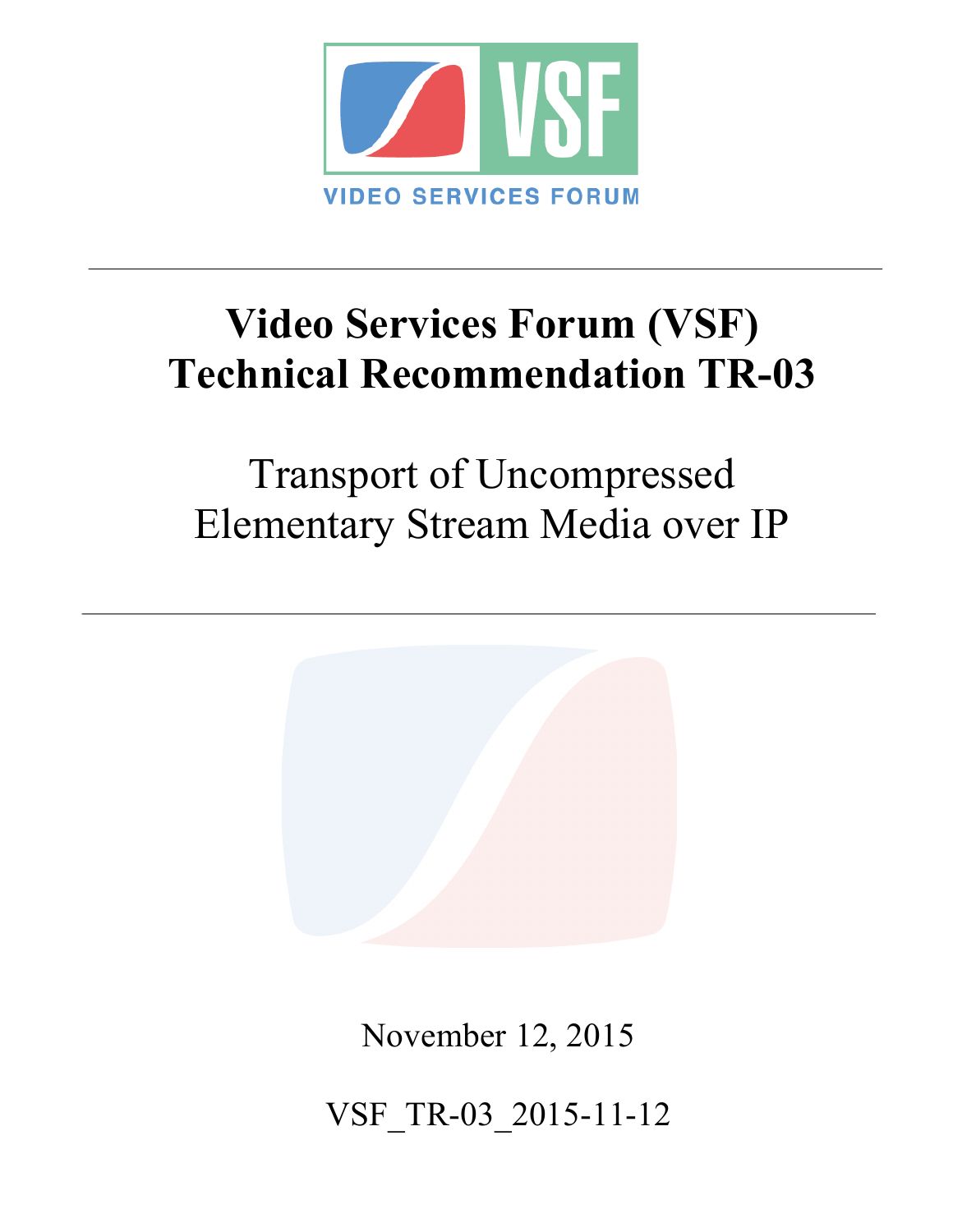© 2015 Video Services Forum This work is licensed under the Creative Commons Attribution-NoDerivatives 4.0 International License. To view a copy of this license, visit http://creativecommons.org/licenses/by-nd/4.0/ or send a letter to Creative Commons, PO Box 1866, Mountain View, CA 94042, USA.



http://www.videoservicesforum.org

#### **INTELLECTUAL PROPERTY RIGHTS**

THE POSSIBILITY HAS BEEN RAISED TO THE VSF THAT THE PRACTICE OR IMPLEMENTATION OF THIS RECOMMENDATION MAY INVOLVE THE USE OF A THIRD PARTY INTELLECTUAL PROPERTY RIGHT. HOWEVER, THE OWNER OF SUCH RIGHT HAS NOT AS YET ASSERTED SUCH RIGHT, NOR HAS THE VSF AS YET CONTACTED SUCH THIRD PARTY.

VSF TAKES NO POSITION CONCERNING THE EVIDENCE, VALIDITY OR APPLICABILITY OF THIS OR ANY OTHER INTELLECTUAL PROPERTY RIGHTS, WHETHER ASSERTED BY VSF MEMBERS OR OTHERS OUTSIDE OF THE RECOMMENDATION DEVELOPMENT PROCESS. IF A PATENT HOLDER ASSERTS SUCH RIGHTS AND FILES A STATEMENT WITH THE VSF OF WILLINGNESS TO GRANT A LICENSE UNDER SUCH RIGHTS ON REASONABLE AND NONDISCRIMINATORY TERMS AND CONDITIONS TO APPLICANTS DESIRING TO OBTAIN SUCH A LICENSE, THEN DETAILS MAY BE OBTAINED FROM THE VSF.

#### **LIMITATION OF LIABILITY**

VSF SHALL NOT BE LIABLE FOR ANY AND ALL DAMAGES, DIRECT OR INDIRECT, ARISING FROM OR RELATING TO ANY USE OF THE CONTENTS CONTAINED HEREIN, INCLUDING WITHOUT LIMITATION ANY AND ALL INDIRECT, SPECIAL, INCIDENTAL OR CONSEQUENTIAL DAMAGES (INCLUDING DAMAGES FOR LOSS OF BUSINESS, LOSS OF PROFITS, LITIGATION, OR THE LIKE), WHETHER BASED UPON BREACH OF CONTRACT, BREACH OF WARRANTY, TORT (INCLUDING NEGLIGENCE), PRODUCT LIABILITY OR OTHERWISE, EVEN IF ADVISED OF THE POSSIBILITY OF SUCH DAMAGES. THE FOREGOING NEGATION OF DAMAGES IS A FUNDAMENTAL ELEMENT OF THE USE OF THE CONTENTS HEREOF, AND THESE CONTENTS WOULD NOT BE PUBLISHED BY VSF WITHOUT SUCH LIMITATIONS.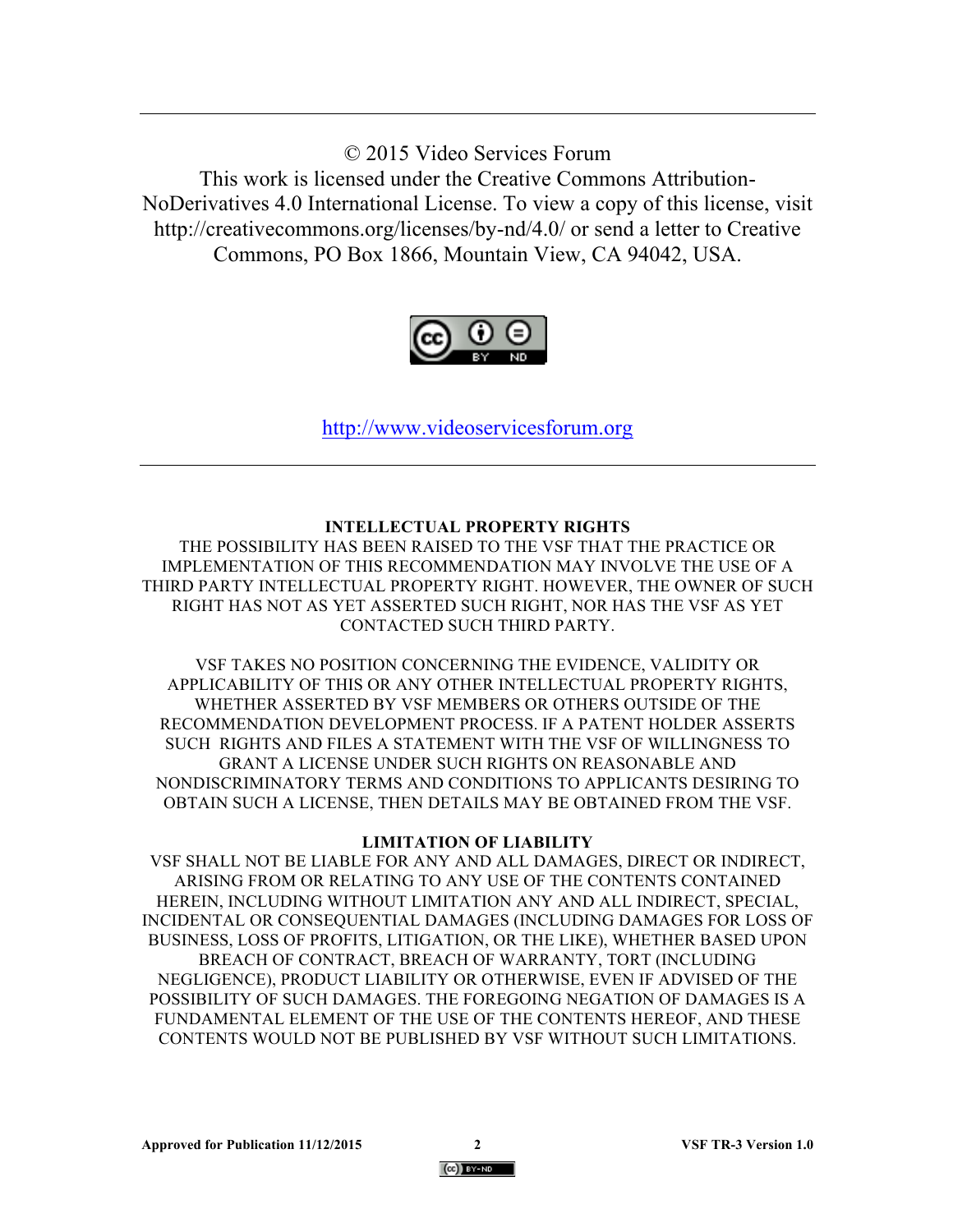#### **Executive Summary**

The carriage of live professional media over IP is expected to enhance the flexibility and agility of the video production plant. Its advantages include agnosticism to resolution, bit depth, and frame rate, compatibility with network interfaces on commodity Ethernet switches and commodity servers, flexible association of elementary streams into desired groups of media, and a natural mechanism to coordinate with network-based registration and discovery of devices, streams, and media capabilities.

This Technical Recommendation differs from current practices that bind video, audio, and ancillary data into the Serial Digital Interface (SDI) multiplex before encapsulation in IP, and instead provides for the carriage of video, audio, and ancillary data as separate elementary streams that can be individually forwarded through a network.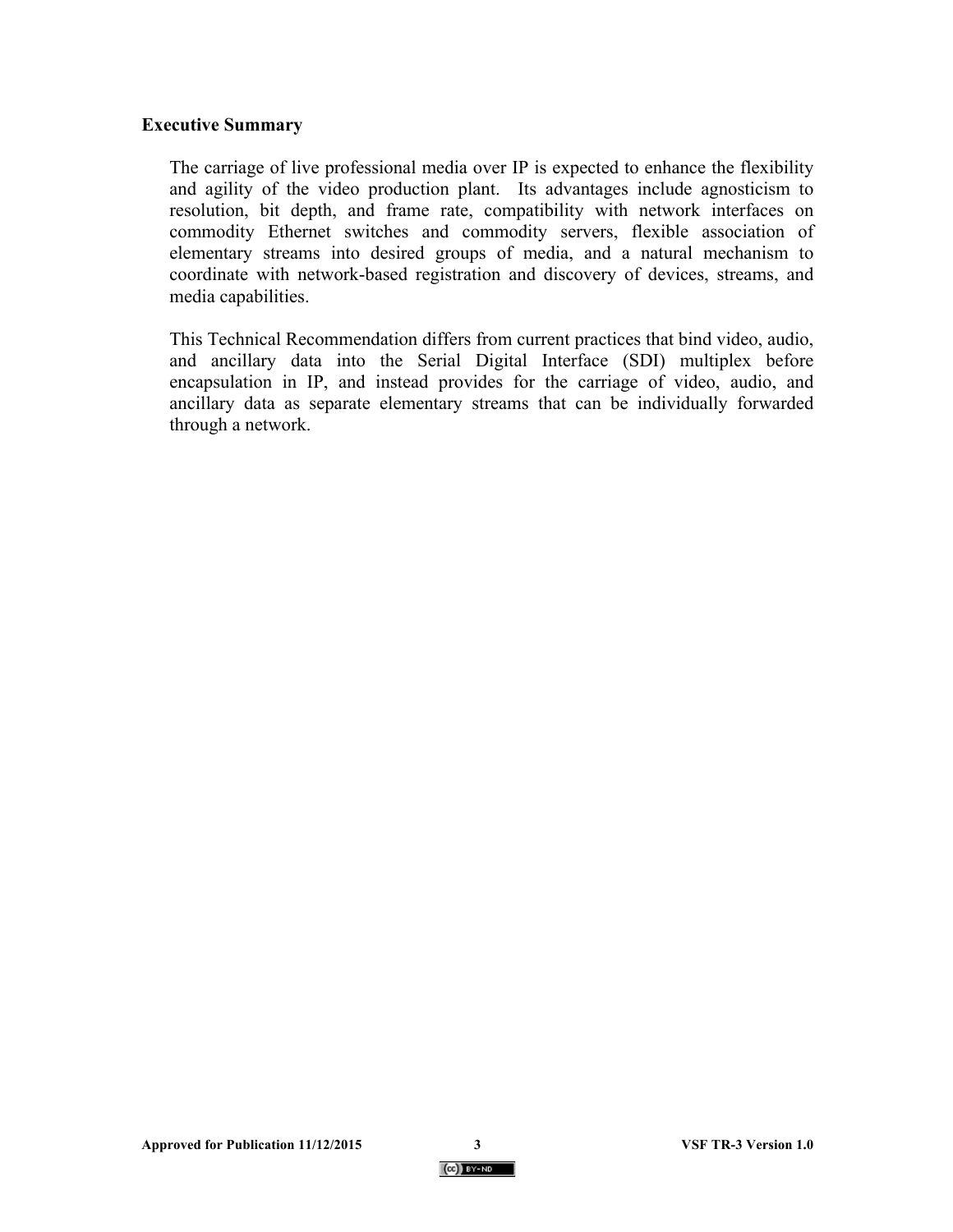# **Table of Contents**

| Contributors<br>11 |  |
|--------------------|--|
| $12^{-}$           |  |
| $\mathcal{L}$      |  |
| 3                  |  |
| 4                  |  |
| 5.                 |  |
| 6.                 |  |
| 7.                 |  |
| 8.                 |  |
| 9.                 |  |
| 10                 |  |
| 11.                |  |
|                    |  |
| 12.1               |  |
| 12.2               |  |
|                    |  |
| 13 1               |  |
| 13.2               |  |
| 13.3               |  |
| 13.4               |  |
| 13.5               |  |
| 17                 |  |

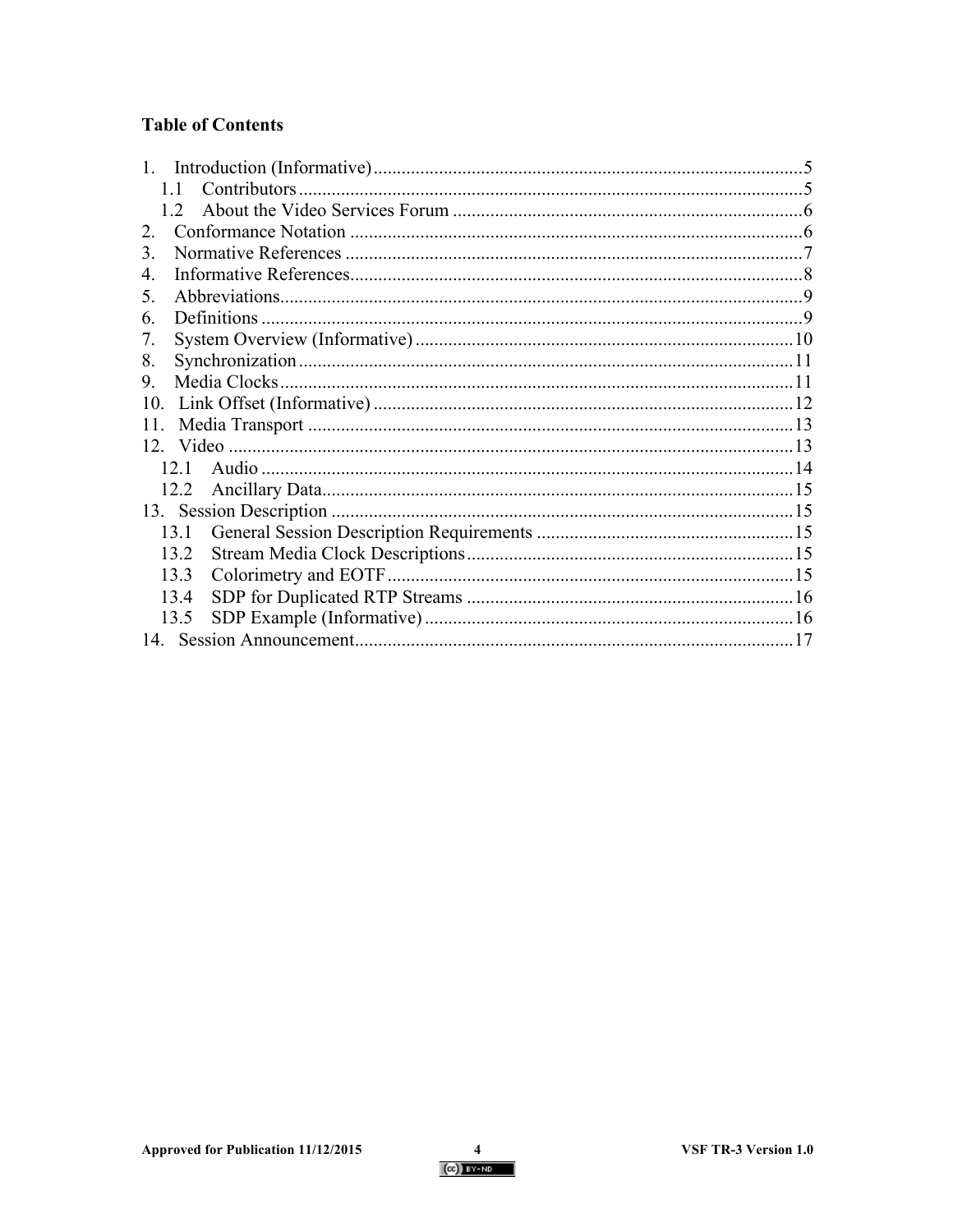#### **1. Introduction (Informative)**

The Video Services Forum Studio Video over IP (SVIP) Activity Group was tasked to develop or recommend a standard for Video over IP without SDI encapsulation.

To achieve this goal, The SVIP Activity Group studied and documented the requirements for Video over IP/Ethernet within the broadcast plant, including the following elements: Video, Audio, Ancillary Data, groups, Timing, Sequencing, Identities, and Latency.

The SVIP Activity Group researched current and proposed solutions, and then developed a gap analysis between requirements and existing solutions.

This Technical Recommendation references what the Activity Group feels are the best available existing standards to achieve its goal, with a minimum amount of invention. It is possible that a more perfect mechanism may be developed in the future.

This Technical Recommendation specifically describes a mechanism for the interoperable exchange of uncompressed audio, video, and ancillary data streams over an IP networked infrastructure. This includes a mechanism to describe synchronized groups of streams.

The SVIP Activity Group determined that its goals would be best met by adopting solutions that fit into the architecture of the Internet Engineering Task Force (IETF) Real Time Protocol (RTP). This architecture allows for a high level of flexibility; elementary media streams may be individually forwarded through the network based on their packet headers, and is extensible for a mix of uncompressed payloads as well as different types of compressed payloads not defined in this Technical Recommendation.

Future Technical Recommendations from the SVIP Activity Group may describe mechanisms for stream and device identity and registration.

Activity Group chairperson: Michael Bany DVBLInk mbany@dvblink.net

### **1.1 Contributors**

Merrick Ackermans, Turner Broadcasting Ayman Alkhatib, Evertz Nestor Amaya, Coveloz Jeff Beachy, SDVI Corp. David Berry, Sony Nelson Botsford, Imagine Communications Tommy Bouchard, Radio-Canada Peter Brightwell, BBC Richard Bullock, Ericsson Richard Cartwright, Snell Advanced Media

Peter Chave, Cisco Pierre Costa, AT&T John Dale, Media Links Daniel Miner, DirecTV Subha Dhesikan, Cisco Jack Douglas, PacketStorm Bob Edge, Bob Edge TV Consulting, Inc. Thomas Edwards, FOX Eric Fankhauser, Evertz Paul Gardiner, Sony Brad Gilmer, Gilmer & Associates, Inc.

Ira Goldstone, FOX Kevin Gross, AVA Networks Richard Hastie, Mellanox Inge Hillestad, Nevion Rakesh Jalali, Evertz Ali Jerbi, Cisco Larry Kaplan, SDVI Corp. Brian Keane, Aperi Corp. Chin Koh, Nevion Toshiaki Kojima, Sony Al Kovalick, Media Systems Consulting Andrew Krupiczka, ESPN

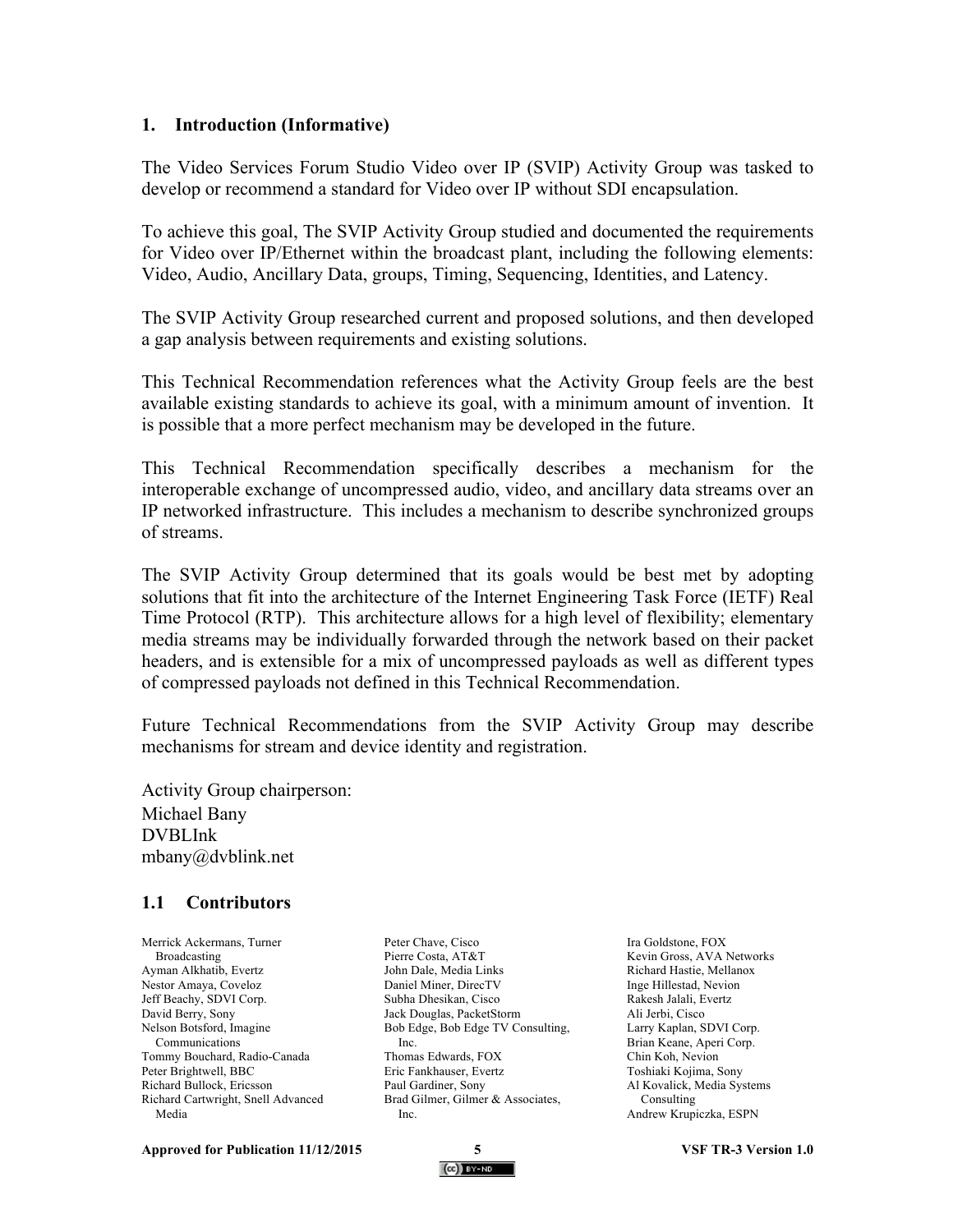Yoji Kudo, Media Links Ammar Latif, Cisco Philippe Lemonnier, IRT B-Com Marc Levy, Macnica Americas Luann Linnebur, Ericsson John Mailhot, Imagine Communications Chuck Meyer, Grass Valley Kazu Nakamura, Media Links Kazuki Narita, Media Links Andrew Osmond, Aperi Corp. Carl Ostrom, System Resource

Gerard Phillips, Snell Advanced Media Valerie Popie, EVS Steve Posick, ESPN Robert Pot, Grass Valley Félix Poulin, EBU Andy Rayner, Nevion Robert Ruhl, Operations Manager, VSF Patrick Scully, Ciena Feng Shi, Emcore Wes Simpson, Telecom Product Consulting

John Snow, Xilinx Emory Strilkauskas, ESPN Rainer Sturm, Arkona Tom Sun, Xilinx Christopher Taylor, Coveloz Patrick Waddell, Harmonic Inc. Robert Wadge, BBC Leigh Whitcomb, Imagine Communications John Williamson, Cisco Gene Zimmerman, Cobalt Digital, Inc

### **1.2 About the Video Services Forum**

The Video Services Forum, Inc. (www.videoservicesforum.org) is an international association dedicated to video transport technologies, interoperability, quality metrics and education. The VSF is composed of service providers, users and manufacturers. The organization's activities include:

- providing forums to identify issues involving the development, engineering, installation, testing and maintenance of audio and video services;
- exchanging non-proprietary information to promote the development of video transport service technology and to foster resolution of issues common to the video services industry;
- identification of video services applications and educational services utilizing video transport services;
- promoting interoperability and encouraging technical standards for national and international standards bodies.

The VSF is an association incorporated under the Not For Profit Corporation Law of the State of New York. Membership is open to businesses, public sector organizations and individuals worldwide. For more information on the Video Services Forum, contact Bob Ruhl, Operations Manager, Video Services Forum, +1 609 410 6767, bob.ruhl1@verizon.net.

### **2. Conformance Notation**

Normative text is text that describes elements of the design that are indispensable or contains the conformance language keywords: "shall", "should", or "may". Informative text is text that is potentially helpful to the user, but not indispensable, and can be removed, changed, or added editorially without affecting interoperability. Informative text does not contain any conformance keywords.

All text in this document is, by default, normative, except: the Introduction, any section explicitly labeled as "Informative" or individual paragraphs that start with "Note:"

The keywords "shall" and "shall not" indicate requirements strictly to be followed in order to conform to the document and from which no deviation is permitted.

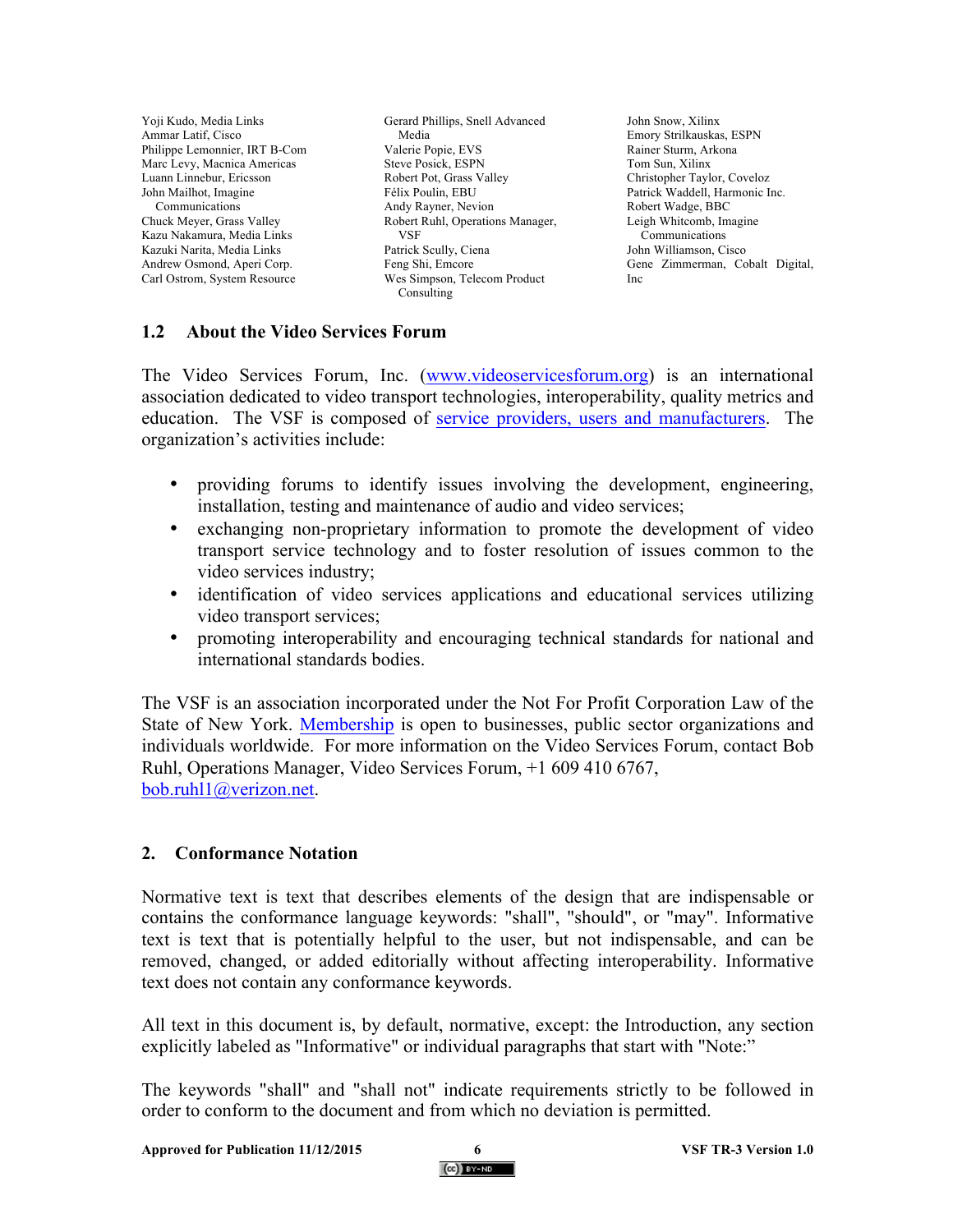The keywords, "should" and "should not" indicate that, among several possibilities, one is recommended as particularly suitable, without mentioning or excluding others; or that a certain course of action is preferred but not necessarily required; or that (in the negative form) a certain possibility or course of action is deprecated but not prohibited.

The keywords "may" and "need not" indicate courses of action permissible within the limits of the document.

The keyword "reserved" indicates a provision that is not defined at this time, shall not be used, and may be defined in the future. The keyword "forbidden" indicates "reserved" and in addition indicates that the provision will never be defined in the future.

A conformant implementation according to this document is one that includes all mandatory provisions ("shall") and, if implemented, all recommended provisions ("should") as described. A conformant implementation need not implement optional provisions ("may") and need not implement them as described.

Unless otherwise specified, the order of precedence of the types of normative information in this document shall be as follows: Normative prose shall be the authoritative definition; Tables shall be next; followed by formal languages; then figures; and then any other language forms.

### **3. Normative References**

- [1] AES67-2013 "AES standard for audio applications of networks High-performance streaming audio-over-IP interoperability"
- [2] IEEE 1588-2008 "IEEE Standard for a Precision Clock Synchronization Protocol for Networked Measurement and Control Systems"
- [3] IETF RFC 768 "User Datagram Protocol"
- [4] **IETF RFC 791 "Internet Protocol"**
- [5] IETF RFC 1112 "Host Extensions for IP Multicasting"
- [6] IETF RFC 2974 "Session Announcement Protocol"
- [7] IETF RFC 3190 "RTP Payload Format for 12-bit DAT Audio and 20- and 24-bit Linear Sampled Audio"
- [8] IETF RFC 3550 "RTP: A Transport Protocol for Real-Time Applications"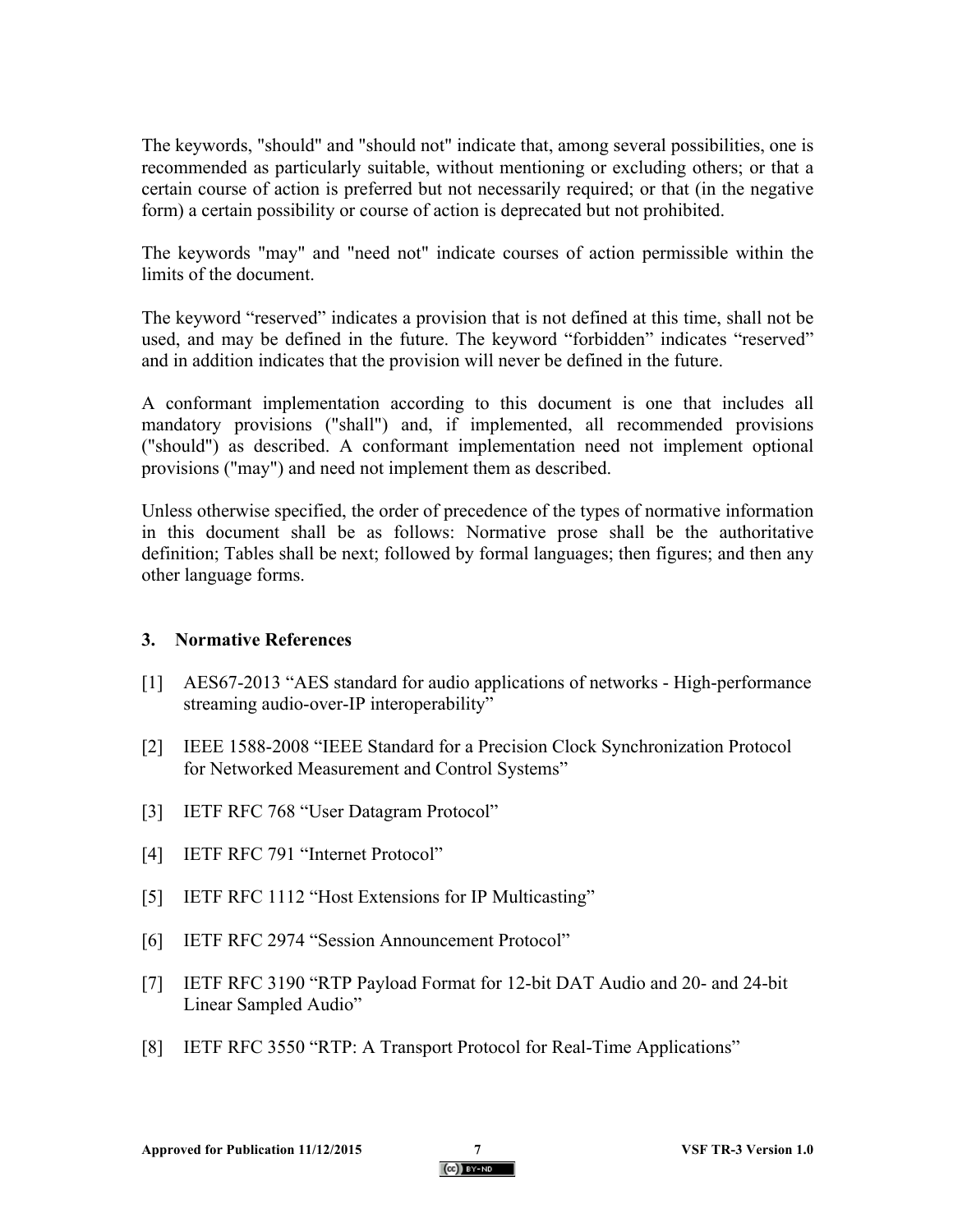- [9] IETF RFC 3551 "RTP Profile for Audio and Video Conferences with Minimal Control"
- [10] IETF RFC 4175 "RTP Payload Format for Uncompressed Video"
- [11] IETF RFC 4566 "SDP: Session Description Protocol"
- [12] IETF RFC 5888 "The Session Description Protocol (SDP) Grouping Framework"
- [13] IETF RFC 7104 "Duplication Grouping Semantics in the Session Description Protocol"
- [14] IETF RFC 7273 "RTP Clock Source Signalling"
- [15] IETF draft-ietf-payload-rtp-ancillary "RTP Payload for SMPTE ST 291 Ancillary Data"
- [16] ITU-R Recommendation BT.601 "Studio encoding parameters of digital television for standard 4:3 and wide screen 16:9 aspect ratios"
- [17] ITU-R Recommendation BT.709 "Parameter values for the HDTV standards for production and international programme exchange"
- [18] ITU-R Recommendation BT.1886 "Reference electro-optical transfer function for flat panel displays used in HDTV studio production"
- [19] ITU-R Recommendation BT.2020 "Parameter values for ultra-high definition television systems for production and international programme exchange"
- [20] SMPTE ST 291-1:2011 "Ancillary Data Packet and Space Formatting"
- [21] SMPTE ST 2059-1:2015 "Generation and Alignment of Interface Signals to the SMPTE Epoch"
- [22] SMPTE ST 2059-2:2015 "SMPTE Profile for Use of IEEE-1588 Precision Time Protocol in Professional Broadcast Applications"
- [23] SMPTE ST 2084:2014 "High Dynamic Range Electro-Optical Transfer Function of Mastering Reference Displays"

#### **4. Informative References**

[24] AES3-2009 (r2014) "AES standard for digital audio engineering - Serial transmission format for two-channel linearly represented digital audio data"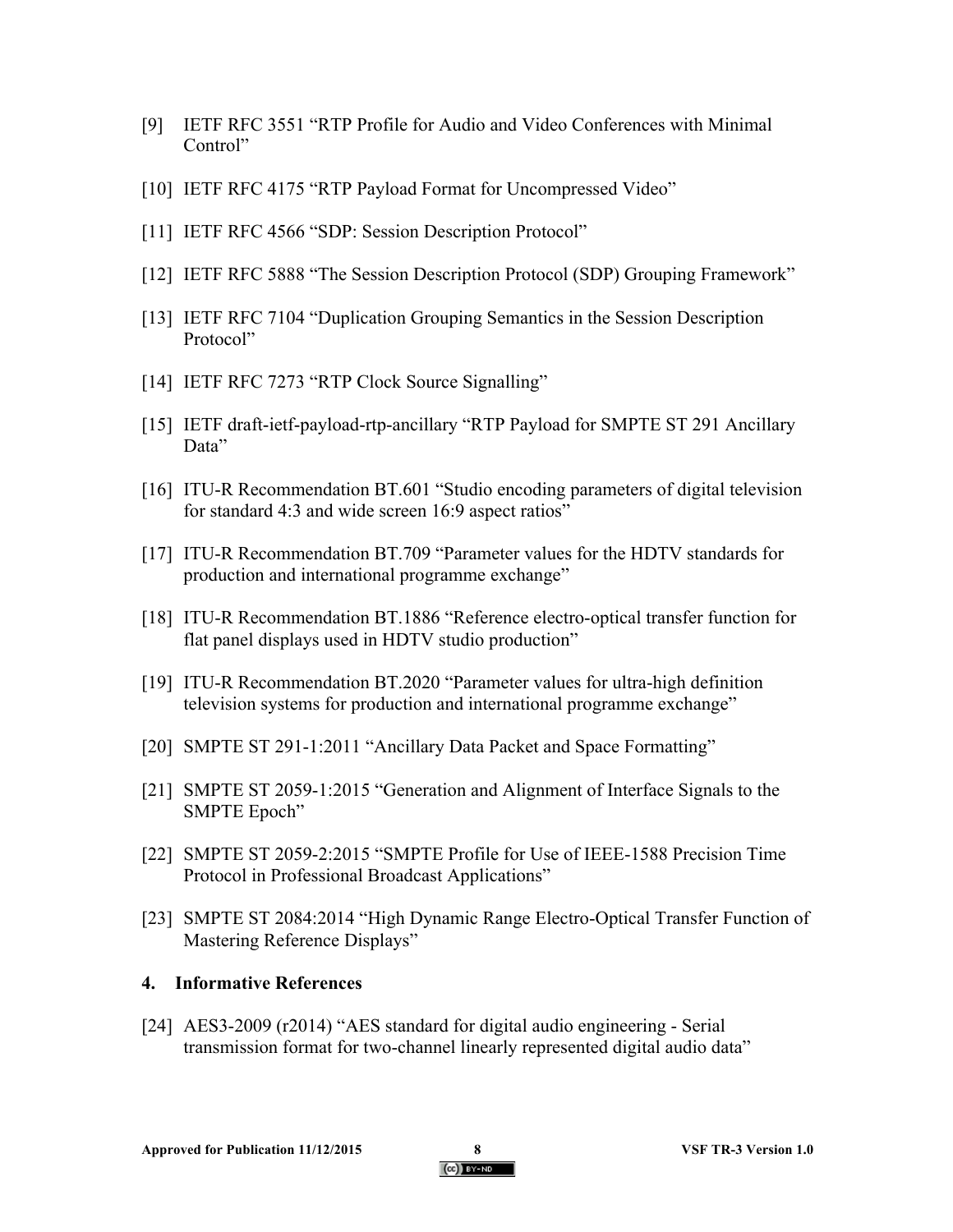- [25] AES10-2008 (r2014) "AES Recommended Practice for Digital Audio Engineering Serial Multichannel Audio Digital Interface (MADI)"
- [26] IETF RFC 7272 "Inter-Destination Media Synchronization (IDMS) Using the RTP Control Protocol (RTCP)"
- [27] SMPTE ST 259:2008 "For Television SDTV Digital Signal/Data Serial Digital Interface"
- [28] SMPTE ST 292-1:2012 "1.5 Gb/s Signal/Data Serial Interface"
- [29] SMPTE ST 428-12:2013 "D-Cinema Distribution Master Common Audio Channels and Soundfield Groups"
- [30] SMPTE ST 2022-6:2012 "Transport of High Bit Rate Media Signals over IP Networks (HBRMT)"
- [31] SMPTE ST 2022-7:2013 "Seamless Protection Switching of SMPTE ST 2022 IP Datagrams"
- [32] SMPTE ST 2031:2015 "Carriage of DVB/SCTE VBI Data in VANC"
- [33] SMPTE ST 2067-8:2013 "Interoperable Master Format Common Audio Labels"

#### **5. Abbreviations**

**ANC:** Ancillary Data, see definition.

**SDI:** Serial Digital Interface, generically referring to both the standard definition (SMPTE ST 259 [27]) and the high-definition (SMPTE ST 292-1 [28]) interfaces.

**RTP:** Real Time Protocol, as per IETF RFC 3550 [8].

### **6. Definitions**

Ancillary Data Society of Motion Picture and Television Engineers (SMPTE) Ancillary data (ANC), as defined by SMPTE ST 291-1 [20].

> Note: ANC can carry an extensible range of data types, including time code, KLV metadata, Closed Captioning, Subtitles, Teletext essence, and the Active Format Description (AFD). ANC data packet payload definitions for a specific application are specified by a SMPTE Standard, Recommended Practice, Registered Disclosure Document, or by a document generated by another organization, a company, or an individual (an Entity). SMPTE

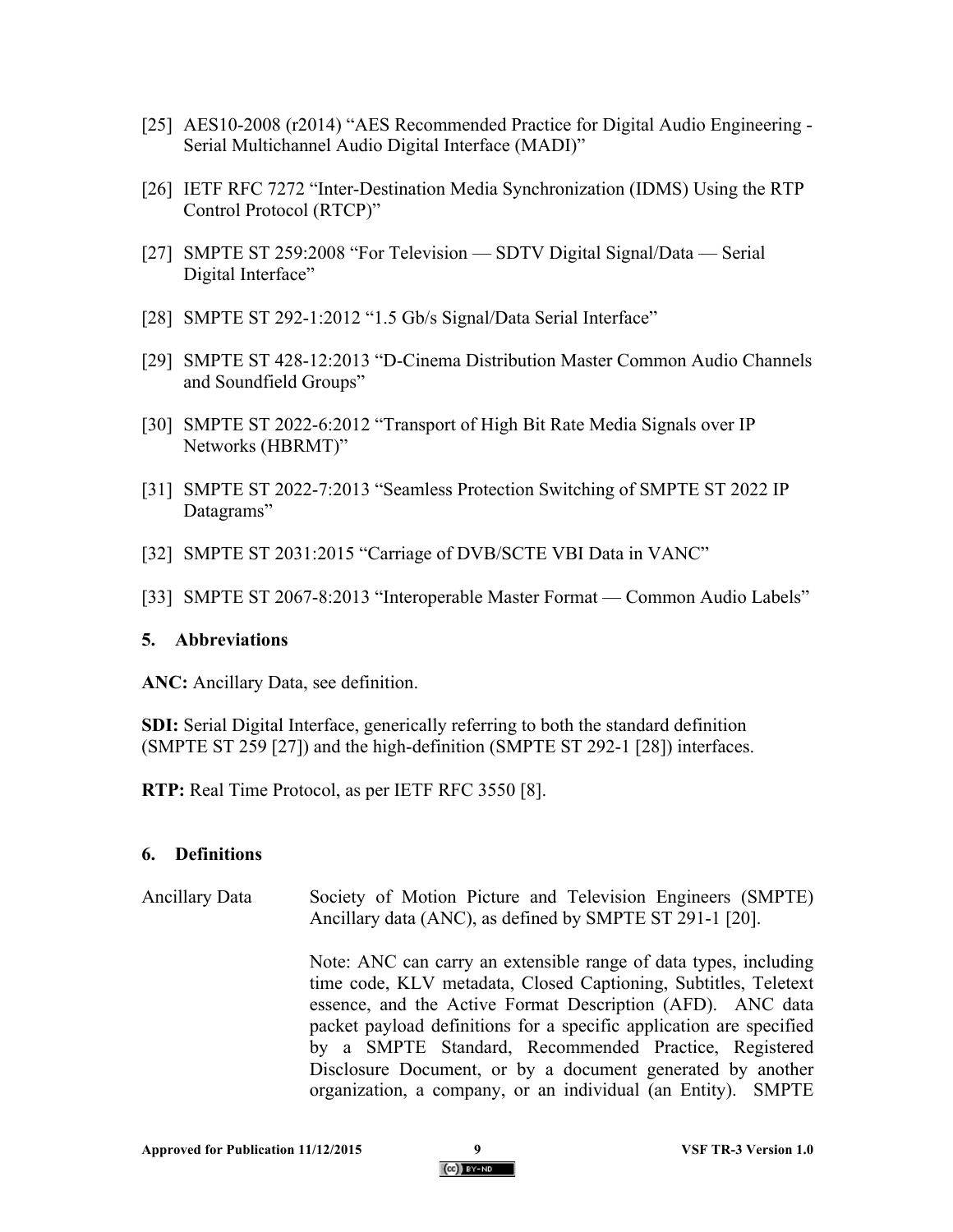Registered ANC packet types can be found on the SMPTE Registry for Data Identification Word Assignments at:

http://www.smpte-ra.org/S291/S291\_reg.html

Device A media processor that has receivers and/or senders.

- Elementary stream A stream that only contains only one kind of data, e.g. audio, video or ancillary data.
- Groups Two or more RTP sessions that are intended for synchronized presentation.

Receiver A consumer of a single RTP elementary stream.

RTP session An association among a set of participants communicating with RTP.

> Note: A participant may be involved in multiple RTP sessions at the same time. In a multimedia session, each medium is typically carried in a separate RTP session. A participant distinguishes multiple RTP sessions by reception of different sessions using different pairs of destination transport addresses, where a pair of transport addresses comprises one network address plus a pair of ports, one for RTP and (optionally) one for RTCP.

Sender A producer of a single RTP elementary stream.

### **7. System Overview (Informative)**

This TR proposes that time-related essence (video, audio and ancillary data) is carried over an IP network as separate elementary RTP streams. Traditionally, professional video systems have used the SDI (Serial Digital Interface) to carry uncompressed video in the active video region, as well as embedded PCM audio and other ancillary data in the ancillary regions of the raster. SDI can be carried in its entirety over IP/RTP as a single stream through the use of SMPTE ST 2022-6 [30]. However, the ability to separate the audio, video, and ancillary data as separately network forwarded streams provides for greater flexibility in the production of media.

It should be noted that the elementary media streams carried using the techniques described in this Technical Recommendation may be converted from/to SDI through the use of IP/SDI gateways, or these elementary media streams may be created and processed independently of an SDI infrastructure in an all-IP fashion.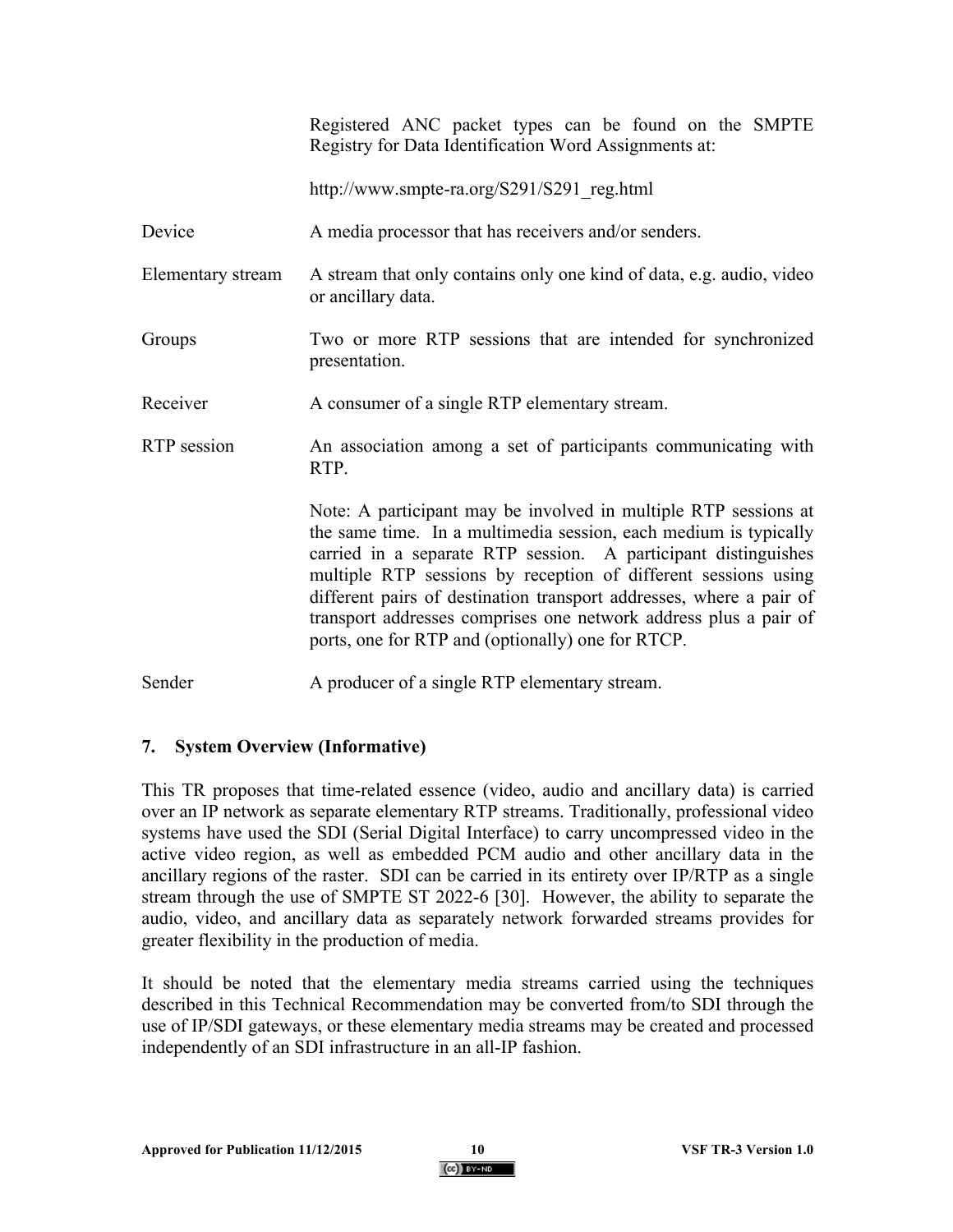A system is built from devices that have senders and/or receivers. Streams of RTP packets flow from senders to receivers. If a sender emits packets with a multicast destination address, multiple receivers can receive the stream over the network. Also elementary RTP streams can be sent in a unicast stream from one sender to one receiver.

Devices may be adapters that convert from/to existing standard interfaces like SDI, AES3 [24] or AES10 (MADI) [25], or they may be processors that receive one or more streams, transform them in some way and transmit the resulting stream(s). Cameras and monitors may transmit and receive elementary RTP streams directly through an IP-connected interface, eliminating the need for SDI.

Inter-stream synchronization relies on timestamps in the RTP packets that are sourced by the sender from a common reference clock. The reference clock is distributed to all participating senders and receivers via PTP (IEEE 1588 [2]). The synchronization mechanism described is identical to that used for audio in AES67 [1], widening its application to other essence types.

Synchronization at the receiving device is achieved by the comparison of RTP timestamps with the common reference clock. The timing relationship between different streams is determined by their relationship to the reference clock.

This Technical Recommendation describes the method for transporting video and audio as uncompressed essence, but the same principles may be applied to compressed video and audio (not defined in this Technical Recommendation) by substituting the appropriate standard RTP payload.

An end-user or service provider of broadcast transmission services can utilize devices that implement this Technical Recommendation (TR) for unidirectional transport of various media signals over IP.

### **8. Synchronization**

Synchronization of device reference clocks shall be achieved using IEEE 1588-2008 Precision Time Protocol (PTP) [2].

The IEEE 1588-2008 "Default PTP profile for use with the delay request-response mechanism" Version 1.0 (Profile identifier: 00-1B-19-00-01-00) shall be supported, however the SMPTE ST 2059-2 PTP Profile [22] should be supported.

## **9. Media Clocks**

The media clock is used by senders to sample media and by receivers when recovering digital media streams. The media clock shall advance at an exact rate as specified below with respect to the reference clock. The media clock and the reference clock shall share the IEEE 1588 [2] and SMPTE ST 2059-1 [21] epochs. Digital media to be carried on the network shall be sampled according to the media clock.

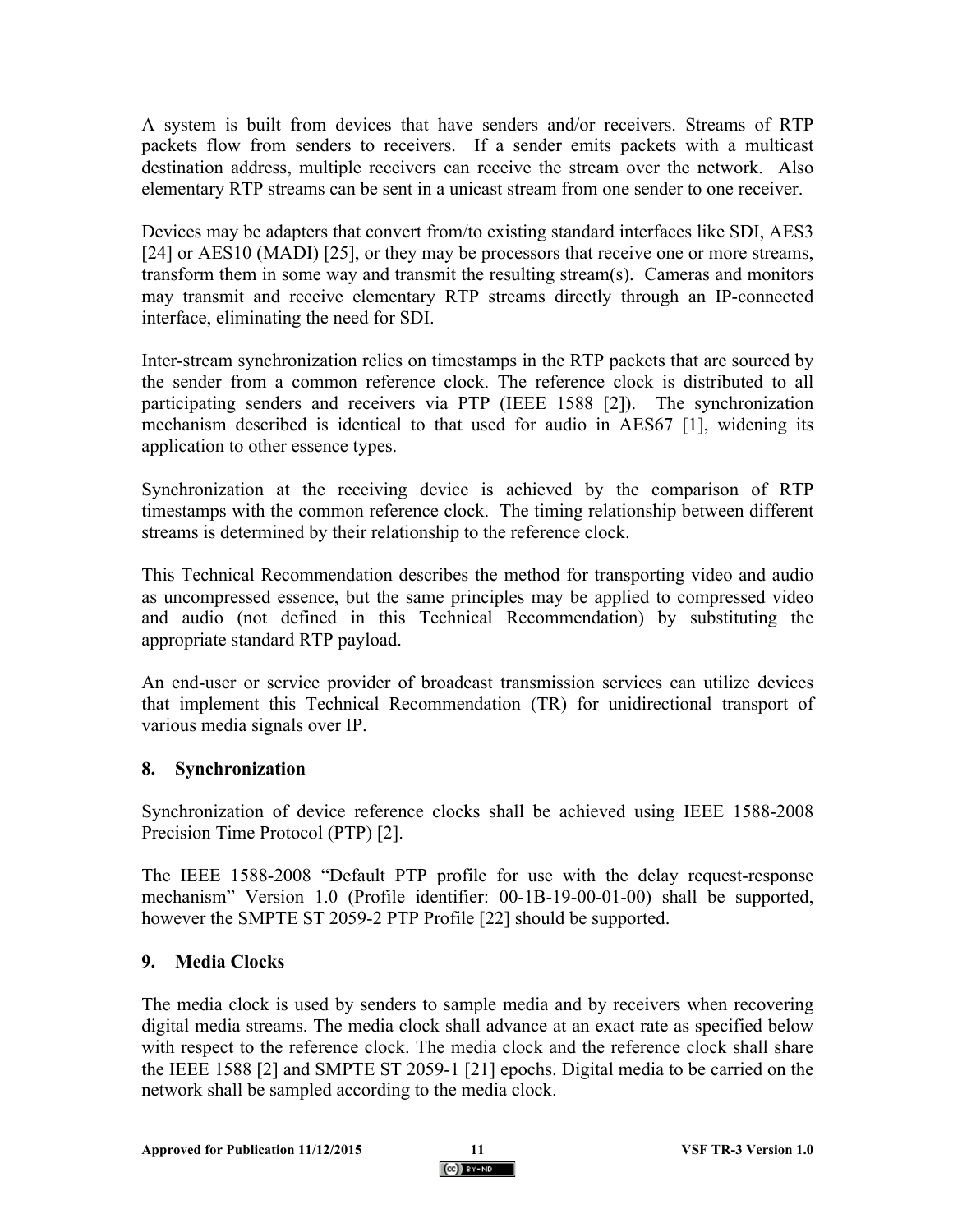For audio, the rate of the media clock shall be the same as the audio sampling frequency, and the supported media clock rate shall be 48 kHz. A 96 kHz media clock rate may be supported.

For video and ancillary data, the rate of the media clock shall be 90 kHz.

Note: A 90 kHz clock rate is the same as used by MPEG Transport Streams, and this is in general use worldwide to deliver video with a wide range of frame rates. Video and ancillary data streams that operate at a 60/1.001 Hz frame rate will find that frame times do not have an integer relationship to a 90 kHz clock, and typical implementations clock 60/1.001 Hz frame times by alternating between increments of 1501 and 1502.

RTP clocks (used to determine RTP timestamps) shall operate with a constant offset with respect to the media clock. The offset shall be conveyed through session description (as per section 13.2) on a per-stream basis.

#### **10. Link Offset (Informative)**

Link offset is the difference in time between when media enters the RTP sender and when it leaves the RTP receiver. Link offset must be sufficient to accommodate network delay and delay variation as well as any buffering or processing in the sender and receiver.

Link offset is determined by the receiver and is expected to be a constant and knowable value. Some receivers may support a configurable link offset such that inter-stream synchronization (e.g. lip sync) can be achieved either through manual configuration or automated means such as those described in RFC 7272 [26]. Each sender-receiver pair may have a different link offset value.

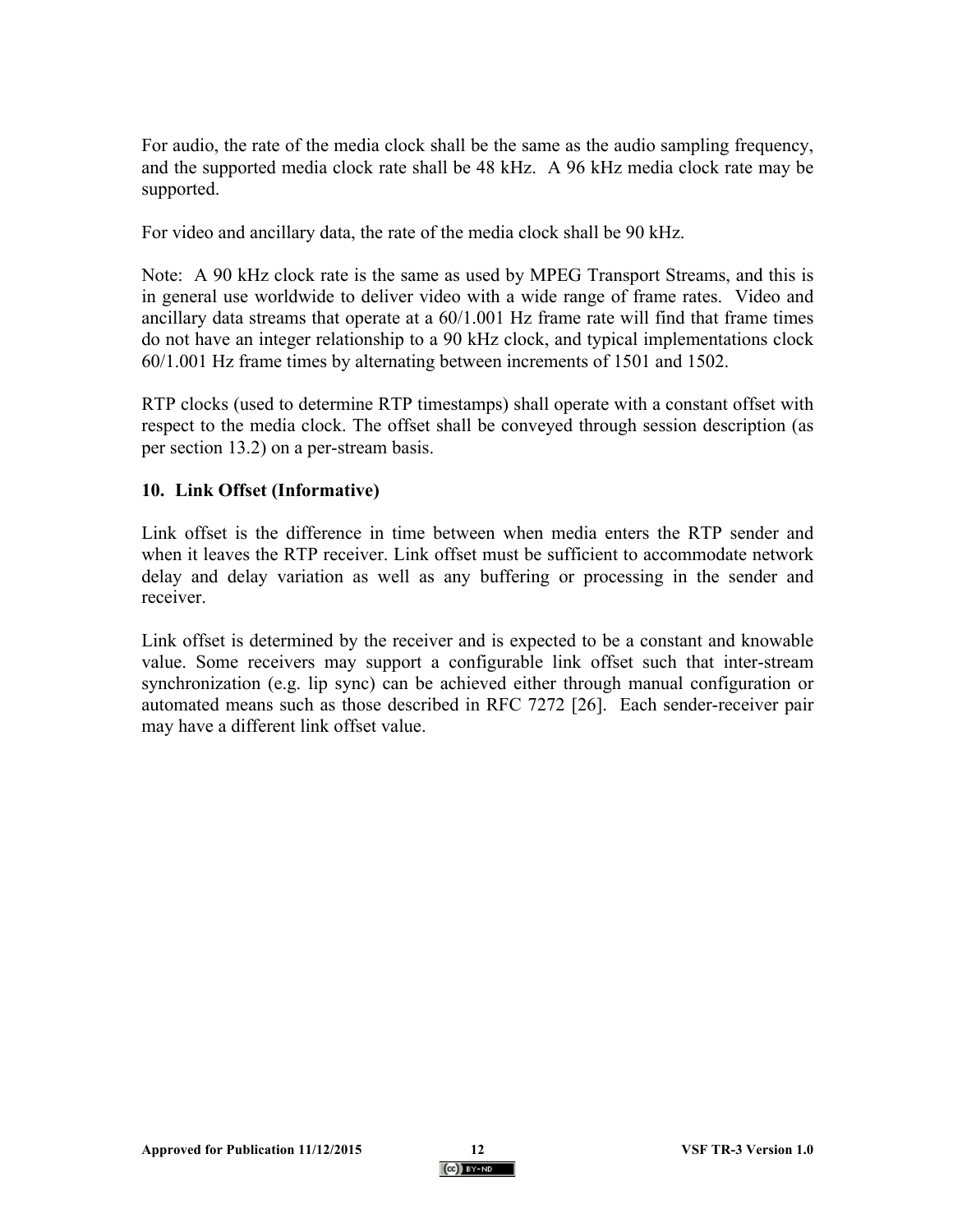

**Figure 1: Example of Link Offset and Reference Points (Informative)** 

## **11. Media Transport**

As these systems are expected to reside on private networks and IP address exhaustion is not an immediate concern in this context, media packets shall be transported using IP version 4 as defined in RFC 791 [4].

Note: provisions have been made in this work to allow future support for IPv6 in a straightforward manner.

Devices shall use Real-time Transport Protocol as defined in RFC 3550 [8]. Devices shall operate in accordance with RTP Profile for Audio and Video Conferences with Minimal Control as defined in RFC 3551 [9]. Devices shall use UDP as defined in RFC 768 [3] for transport of RTP.

Receivers are not required to reassemble fragmented IP packets. Therefore senders shall ensure that IP packets are emitted with a size that does not exceed the allowable maximum transmission unit (MTU) for the network application. Senders shall use a maximum 1440 octet UDP datagram size.

Senders and receivers shall support both multicast IP packets as specified in RFC 1112 [5] and unicast IP as specified in RFC 791 [4].

## **12. Video**

Video streams shall be carried as per RFC 4175 [10]. Video scan line numbers should start at 1. There is no requirement for video scan line numbers to start at the first active

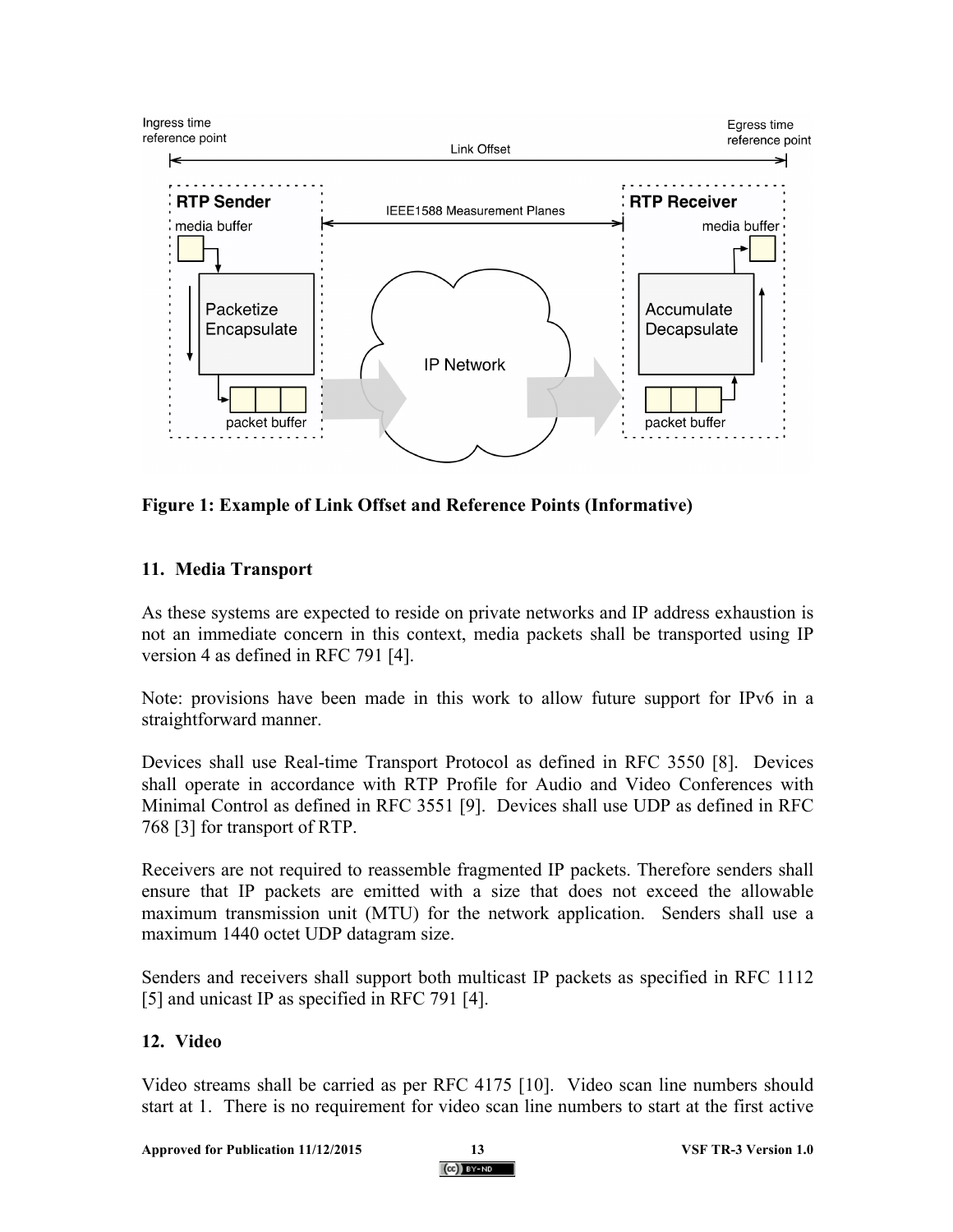video line number of an SDI raster. Only the active samples are included in the RTP payload: inactive samples and the contents of horizontal and vertical blanking shall not be transported.

Note: SMPTE ST 2031 [32] allows for the carriage of generic DVB/SCTE VBI Data in SMPTE 291-1 Ancillary Data if required.

Note: Devices that provide a gateway between RFC 4175 and SDI ought to be aware of the provision regarding starting video scan line numbers. Devices can determine when this provision is in effect by examining the line number of the first packet of a new video field or frame. The first packet of a new video field or frame can be identified by examining RTP headers.

For RTP timestamp purposes, when interfacing with video signals specified in SMPTE ST 2059-1, the time of the Alignment Point of the video frame defined by SMPTE ST 2059-1 shall be used as the sampling instant of the frame in progressive systems, or the sampling instant of the first field of a frame in interlaced systems.

Note: The sampling instant of the second field of a frame in interlaced systems is often taken as the point midway between the two adjoining frames.

### **YCbCr 4:2:2 10-bit Pgroup Example (Informative)**

A key concept in RFC 4175 is the pixel group size, or "pgroup". The pgroup parameter is formally defined as "the size in octets of the smallest grouping of pixels such that 1) the grouping comprises an integer number of octets; and 2) if color sub-sampling is used, samples are only shared within the grouping."

RFC 4175 states for YCbCr 4:2:2 format video: "Samples are packed in order Cb0-Y0- Cr0-Y1 for both interlaced and progressive scan lines. For 8-, 10-, 12-, or 16-bit samples, the pgroup is formed from two adjacent pixels (4, 5, 6, or 8 octets, respectively)."

Specifically for YCbCr 4:2:2 10-bit, the pgroup is 5 octets long, and its contents are shown in Figure 2.

 $\sim$  2  $\mathbf{1}$ 0 1 2 3 4 5 6 7 8 9 0 1 2 3 4 5 6 7 8 9 0 1 2 3 4 5 6 7 8 9 0 1 | Cb0 | Y0 | Cr0 | Y1 | <- Y1(9:8), 2 x MSB  $|$  Y1  $|$  <- Y1(7:0), 8 x LSB  $+ - + - + - + - + - + - + - +$ 

### **Figure 2: Example of YCbCr 4:2:2 10-bit Pgroup (Informative)**

### **12.1 Audio**

Audio streams shall be carried as per AES67 [1], with the following constraints: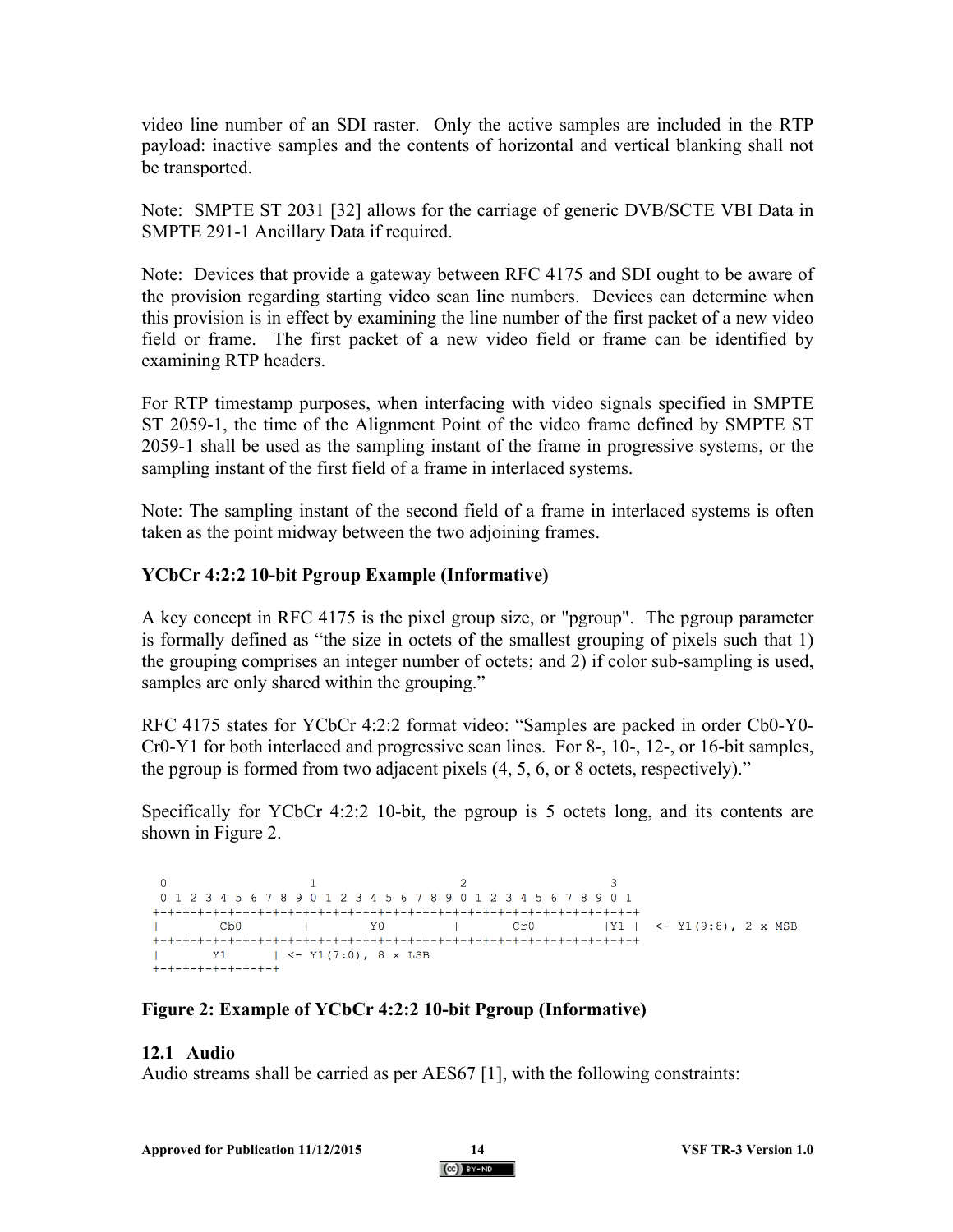- 1. Audio receivers are not required to support SIP for connection management.
- 2. Audio senders shall use the 24-bit linear encoding format ("L24") defined in RFC 3190 [7] clause 4.
- 3. Audio senders shall support 48 kHz sampling for audio.
- 4. Audio senders may use 96 kHz sampling for audio.

SDP descriptions of audio may include the optional parameter "channel-order" (as per RFC 3190 [7]). The "SVIP" convention of channel-order shall be defined as per Appendix A – SVIP Audio Channel Order.

### **12.2 Ancillary Data**

Ancillary Data shall be carried as per draft-ietf-payload-rtp-ancillary [15] (or as per an IETF RFC that results from that draft).

### **13. Session Description**

### **13.1 General Session Description Requirements**

Individual streams or groups of streams meant for synchronized simultaneous playback shall be described using the Session Description Protocol of RFC 4566 [11].

A Session Description that includes multiple media lines ("m" lines) intended for synchronized play out shall (as per RFC 5888 [12]) have those "m" lines identified by a media stream identification attribute ("mid") and shall have a group session level attribute ("group") that specifies the Lip Synchronization ("LS") semantic.

Audio streams shall abide by the Session Description requirements of AES67 [1], Clause 8.1.

## **13.2 Stream Media Clock Descriptions**

All descriptions shall have a media-level "mediaclk" attribute as per RFC 7273 [14]. The "direct" reference should be used. All descriptions shall also have a media-level "tsrefclk" attribute as per RFC 7273 [14].

## **13.3 Colorimetry and EOTF**

Video streams that utilize Rec. ITU-R BT.2020 [19] shall specify the "a=fmtp" parameter "colorimetry" with the value "BT.2020".

Video streams that utilize the Electro-Optical Transfer Function (EOTF) of Rec. ITU-R BT.1886 [18] ("gamma") may specify the "a=fmtp" parameter "EOTF" with the value "BT.1886". If there is no "a=fmtp" parameter "EOTF" present, then receivers shall assume that the EOTF is that of Rec. ITU-R BT.1886 [18].

Video streams that utilize an Electro-Optical Transfer Function (EOTF) of SMPTE ST 2084 [23] shall specify the "a=fmtp" parameter "EOTF" with the value "SMPTE2084".

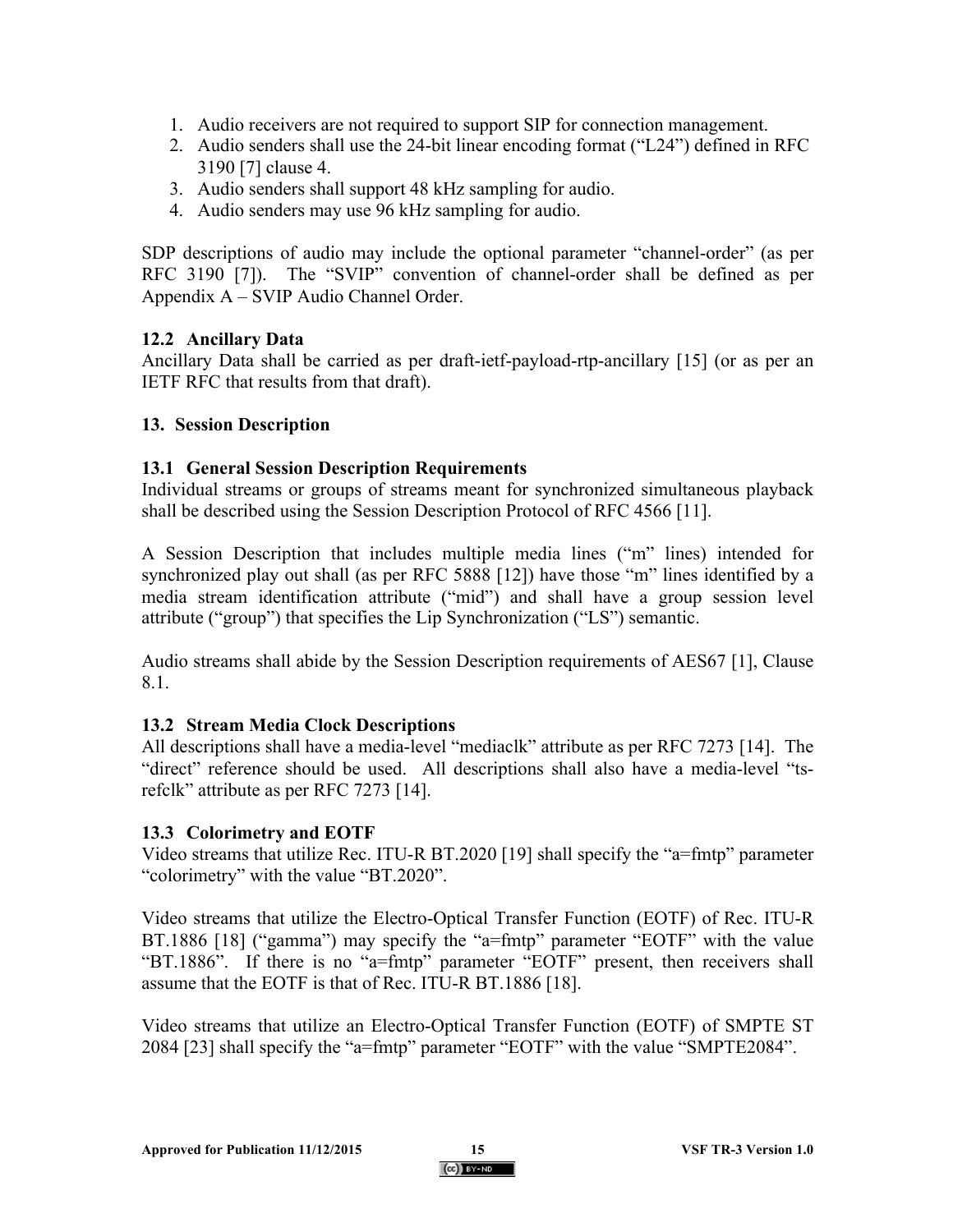#### **13.4 SDP for Duplicated RTP Streams**

Duplicated RTP streams may be used for redundant transmission to achieve hitless failover. Duplicated RTP streams that use the mechanisms of Separate Source Addresses (RFC 7104 [13], Section 4.1) or Separate Destination Addresses (RFC 7104 [13], Section 4.2) shall signal the RTP duplication using the session level group ("group") attribute of RFC 5888 [12] and the duplication grouping ("DUP") semantics of RFC 7104 [13].

Note: SMPTE ST 2022-7 [31] also allows for RTP streams with duplicated source and destination addresses on separate physical networks; such a mechanism can not be represented with SDP.

### **13.5 SDP Example (Informative)**

```
v=0o=- 123456 11 IN IP4 192.168.1.1
s=Professional Networked Media Test
i=A test of video, audio, and ANC
t=0 0
a=group:LS V1 A1 M1
a=recvonly
m=video 50000 RTP/AVP 96
c=IN IP4 239.0.0.1/32
a=rtpmap:96 raw/90000
a=fmtp:96 sampling=YCbCr-4:2:2; width=1280; height=720; depth=10;
       colorimetry=BT.2020;EOTF=SMPTE2084
a=ts-refclk:ptp=IEEE1588-2008:39-A7-94-FF-FE-07-CB-D0:0
a=mediaclk:direct=2216659908
a=mid:V1
m=audio 50010 RTP/AVP 97
c=IN IP4 239.0.0.2/32
a=rtpmap:97 L24/48000/6
a=ptime:0.250 
a=ts-refclk:ptp=IEEE1588-2008:39-A7-94-FF-FE-07-CB-D0:0
a=mediaclk:direct=963214424
a=fmtp:97 channel-order=SVIP.(L,C,R,Lrs,Rrs,LFE)
a=mid:A1
m=video 50020 RTP/AVP 98
c=IN IP4 239.0.0.3/32
a=rtpmap:98 smpte291/90000
a=ts-refclk:ptp=IEEE1588-2008:39-A7-94-FF-FE-07-CB-D0:0
a=mediaclk:direct=2216659908
a=mid:M1
```
This SDP file defines a session whose session ID is "123456" and version "11", and the session was created from IP 192.168.1.1. The session name is "Professional Networked Media Test", and session information is "A test of video, audio, and ANC." The timing line "t=0 0" indicates a session of unbounded length. A lip sync ("LS") grouping exists between media stream IDs ("mid") V1, A1, and M1.

The video media description indicates a Media Type "video", UDP port 50000, and dynamic RTP payload type 96. The video connection data indicates multicast IP on 239.0.0.1 with TTL 32. The attribute "rtpmap" indicates that the payload type 96 will have Media Subtype "raw" with a 90 kHz RTP clock. The attribute "fmtp" specifies the format specific parameters 4:2:2, 1280x720, 10-bit, ITU-R Rec. BT.2020 color space, and the SMPTE ST 2084 EOTF. The "ts-refclk" attribute points to an IEEE 1588 clock with grandmaster clock ID "39-A7-94-FF-FE-07-CB-D0" and PTP domain "0". The

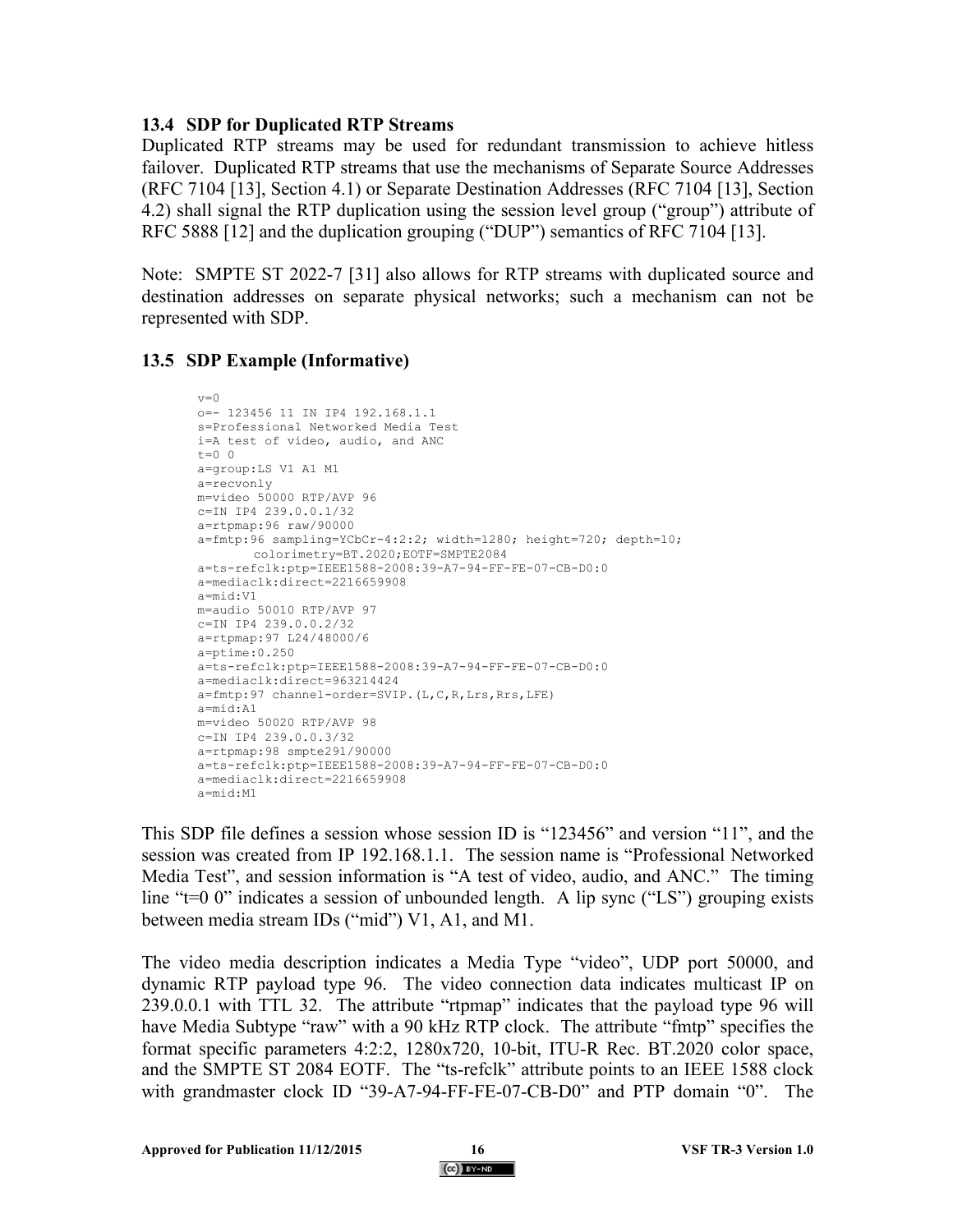"mediaclk:direct" attribute sets the RTP timestamp as "2216659908" at the PTP epoch. The video is labeled with media stream ID "V1".

The audio media description indicates Media Type "audio", UDP port 50010, dynamic payload type 97, a multicast IP address of 239.0.0.2, Media Subtype "L24" (24-bit PCM) with 48 kHz sampling and 6 channels. The attribute "ptime" indicates a packet time (the length of time in milliseconds represented by the media in a packet) of 250 us. Like the video media description, the audio media is linked to a PTP clock and the RTP timestamp at the PTP epoch is specified. The channel order is a typical 5.1 surround mix. The audio is labeled with media stream ID "A1".

The final media description is of SMPTE ST 291-1 ancillary data carried as dynamic payload type 98 on IP 239.0.0.3 port 50020, and also linked to a PTP clock. The ancillary data is labeled with media stream ID "M1".

#### **14. Session Announcement**

RTP sessions may be announced using the Session Announcement Protocol (SAP) of RFC 2974 [6]. SAP messages shall use the "application/sdp" payload type field, and shall contain an SDP description. SAP announcements should be sent to multicast IP address 224.2.127.254 port 9875 as a default unless equipment has been configured in another fashion.

Note: The use of SAP announcements using this default multicast address allows for rapid awareness of available streams by receivers without pre-configuration. It should also be noted that SAP is an experimental RFC, and it may have scaling problems in large implementations.

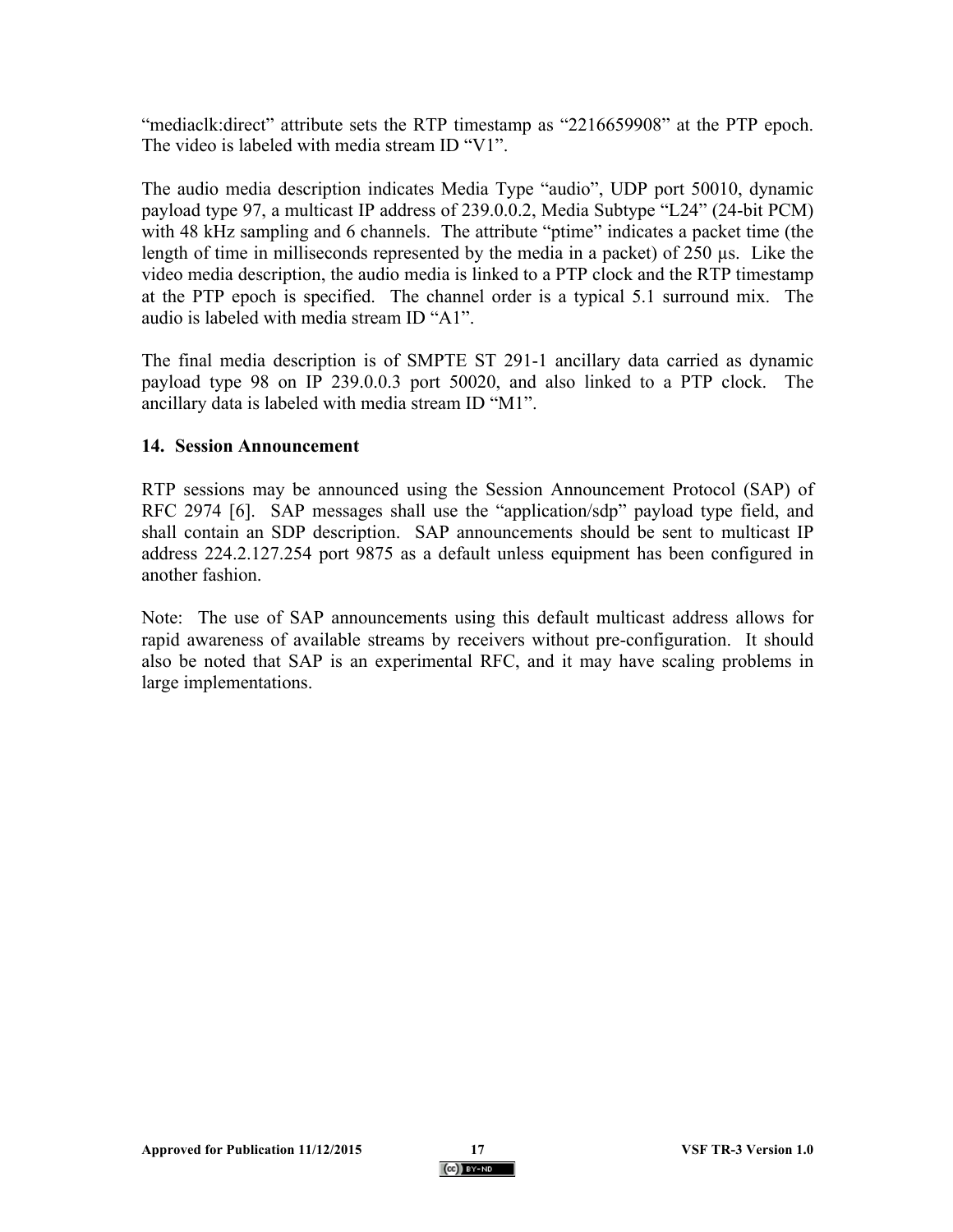## **Appendix A – SVIP Audio Channel Order**

Note: The Audio Channel Symbols in this section have been developed from SMPTE ST 428-12 [29] and SMPTE ST 2067-8 [33].

As per RFC 3190 [7], the optional SDP parameter channel-order may be used. The syntax is:

a=fmtp:<payload type> channel-order=<convention>.<order>

The convention "SVIP" shall be defined as an ordered list of Audio Channel Symbols The Audio Channel Symbols shall be contained within parenthesis and are separated by a comma, for example:

```
a=fmtp:101 channel-order=SVIP.(L, C, R, Lss, Rss, Lrs, Rrs, LFE)
```
The SVIP convention Audio Channel Symbols shall be:

- **L** Left Intended to drive the Left loudspeaker
- **R** Right Intended to drive the Right loudspeaker
- **C** Center Intended to drive the Center loudspeaker
- **LFE** LFE Intended to drive the Screen Low Frequency Effects loudspeaker
- **Ls** Left Surround Intended to drive the Left Surround
- **Rs** Right Surround Intended to drive the Right Surround
- **Lss** Left Side Surround Intended to drive the Left Side Surround
- **Rss** Right Side Surround Intended to drive the Right Side Surround
- **Lrs** Left Rear Surround Intended to drive the Left Rear Surround loudspeaker(s)
- **Rrs** Right Rear Surround Intended to drive the Right Rear Surround loudspeaker(s)
- **Lc** Left Center Intended to drive the Left Center loudspeaker
- **Rc** Right Center Intended to drive the Right Center loudspeaker
- **Cs** Center Surround Intended to drive the Center Surround loudspeaker

**HI** Hearing Impaired - A dedicated Audio Channel optimizing dialog intelligibility for the hearing impaired. This may carry a special dialog centric mix, i.e. a mix in which the dialog is predominate and dynamic range compression may be employed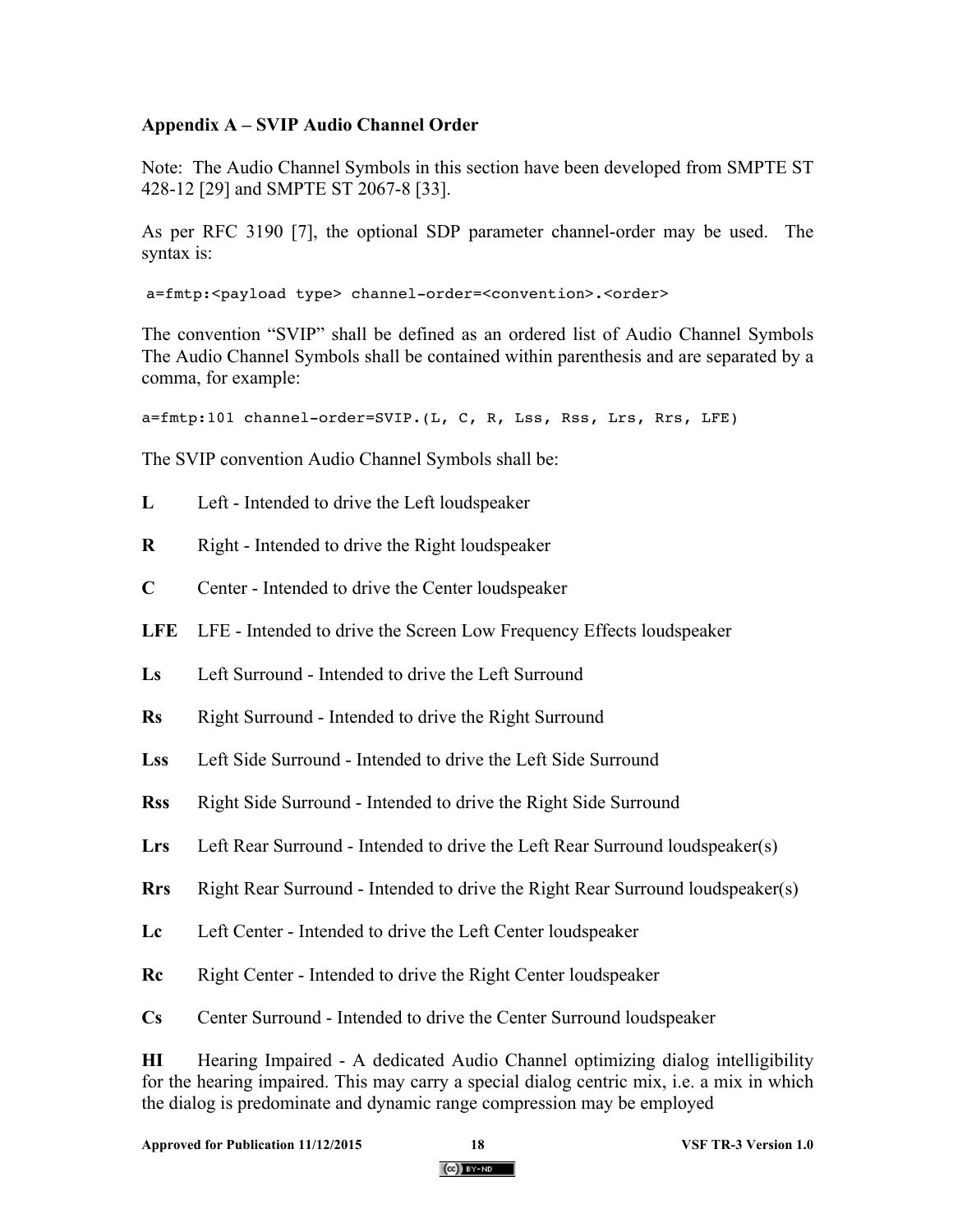**VIN** Visually Impaired – Narrative. A dedicated narration channel describing the main picture events for the visually impaired

**M1** Mono One - A single channel of monaural audio, which can function on its own or be used in a Dual Mono Soundfield Group

**M2** Mono Two - A second single channel of monaural audio, identical to the first, which can function on its own or be used in a Dual Mono Soundfield Group

**Lt** Left Total - Matrix encoded left channel of an Lt-Rt pair. This indicates that multiple channel of audio have been matrix encoded into two channels. If decoded, this will typically drive the Left, Center and Surround loudspeakers. If not decoded, it will typically drive only the left loudspeaker

**Rt** Right Total - Matrix encoded right channel of an Lt-Rt pair. This indicates that multiple channel of audio have been matrix encoded into two channels. If decoded, this will typically drive the Right, Center and Surround loudspeakers. If not decoded, it will typically drive only the right loudspeaker

**Lst** Left Surround Total - Matrix encoded left surround channel of an Lst-Rst pair. This indicates that Left Surround, Center Surround and Right Surround have been matrix encoded into two channels. If decoded, this will typically drive the Left Surround and Center Surround loudspeakers. If not decoded, it will typically drive only the Left Surround loudspeaker(s)

**Rst** Right Surround Total - Matrix encoded right surround channel of an Lst-Rst pair. This indicates that Left Surround, Center Surround and Right Surround have been matrix encoded into two channels. If decoded, this will typically drive the Right Surround and Center Surround loudspeakers. If not decoded, it will typically drive only the Right Surround loudspeaker(s)

**S** Surround - A single channel that Intended to drive one or more surround loudspeakers. A.k.a. "Mono Surround"

**NSC**[CHNUM] - Numbered Source Channel [CHNUM] . A single channel of audio that is ordered between 001 and 127 and is intended to play out in a Discrete Numbered Sources Soundfield Group; for example NSC025.

Note: As per RFC 4566 [11], values in SDP are case sensitive.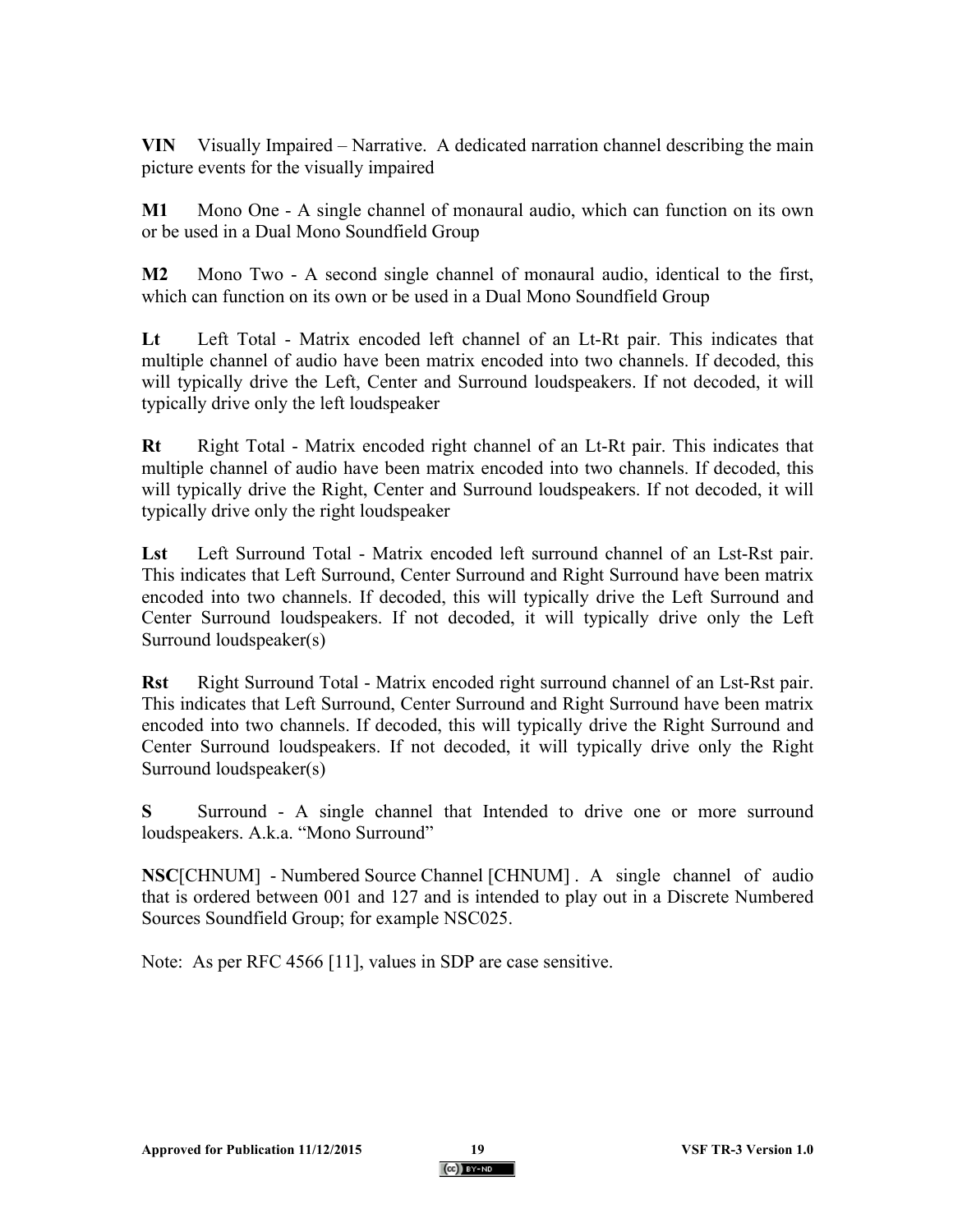## **Appendix B – Interoperability Profiles (Informative)**

This TR defines a set of interoperability profiles, which are defined for the purpose of interoperability testing, and only represent a subset of the capability of devices that operate under this Technical Recommendation.

| <b>Profile</b> | <b>Video</b> |
|----------------|--------------|
| $1$ "SD"       | 576i/25      |
|                | 480i/29.97   |
| $2$ "HD"       | 720p/50      |
|                | 720p/59.94   |
|                | 1080i/25     |
|                | 1080i/29.97  |
| 3 "1080p24/25" | 1080p/23.98  |
|                | 1080p/24     |
|                | 1080p/25     |
| 4 "1080p50/60" | 1080p/50     |
|                | 1080p/59.94  |
| 5 "UHDTV1"     | 2160p/50     |
|                | 2160p/60     |
|                | 2160p/59.94  |

## **Table 1 – Interoperability Profiles For Video**

The video of these profiles is 4:2:2 color subsampled and 10 bits of depth. Signaled colorimetry includes: ITU-R Rec. 601, ITU-R Rec. 709, and ITU-R Rec. 2020. RTP timestamps for these video profiles use a 90 kHz clock.

### **Interoperability Profiles for Audio:**

Mono<sup>.</sup>

Carriage of 1 channel (M1) in a single elementary stream

Stereo:

Carriage of 2 channels (L,R) in a single elementary stream

5.1:

Carriage of 6 channels (L,R,C,Ls,Rs,LFE) in a single elementary stream

Audio uses 48 kHz sampling and 24 bits per sample.

## **Interoperability Profiles for Ancillary Data:**

Captions:

SMPTE 334-1 Carriage of CEA 608 and CEA 708 Captions in VANC SMPTE RDD-8 Carriage of WST (teletext) subtitles in VANC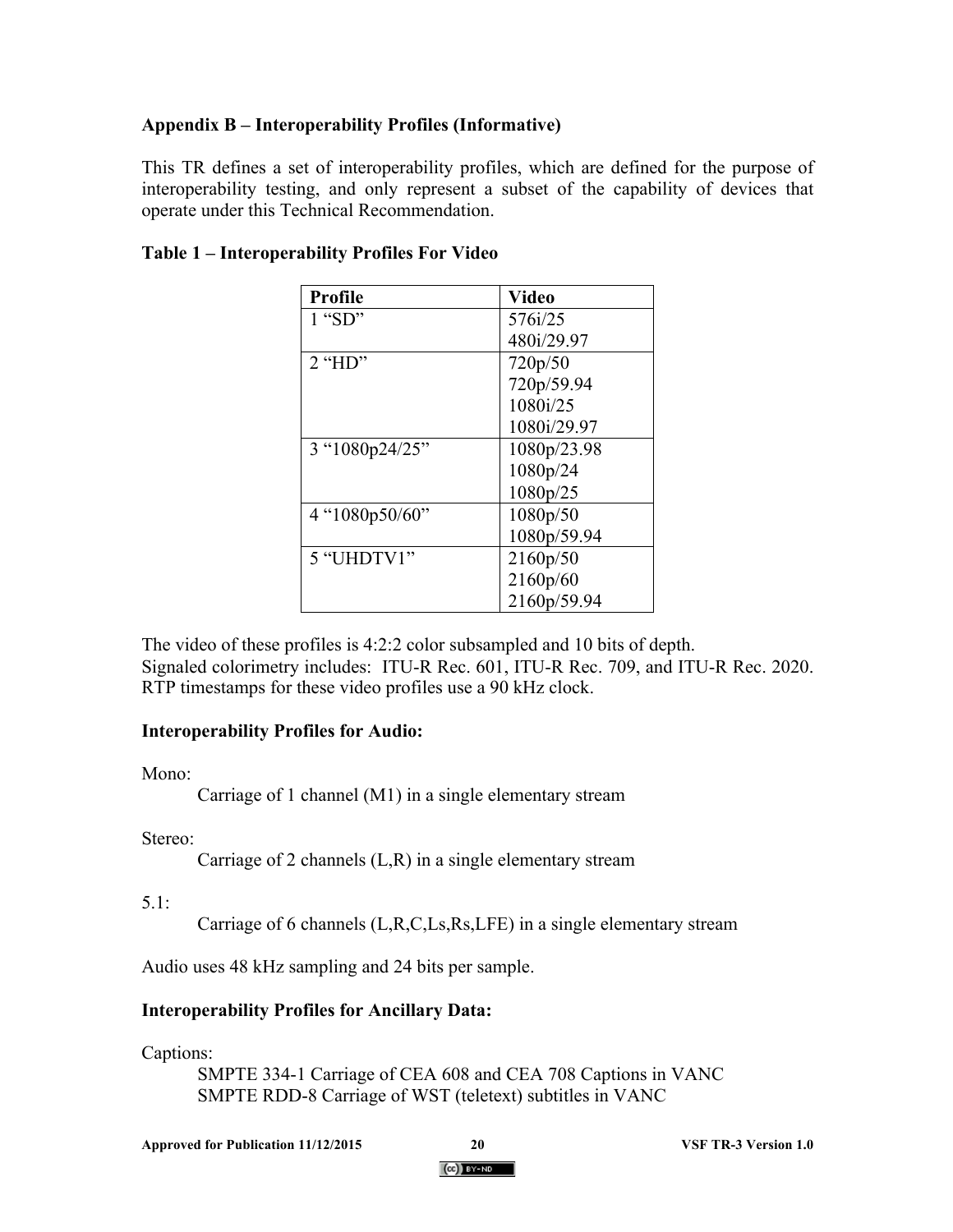SMPTE ST 2031 Carriage of DVB/SCTE VBI Data in VANC

### AFD:

SMPTE ST 2016 Active Format Description & Bar Data in VANC

### SCTE 104:

SMPTE ST 2010 Vertical Ancillary Data Mapping of ANSI/SCTE 104 Messages

# ATC:

SMPTE 12-2 Time Code in the Ancillary Data Space